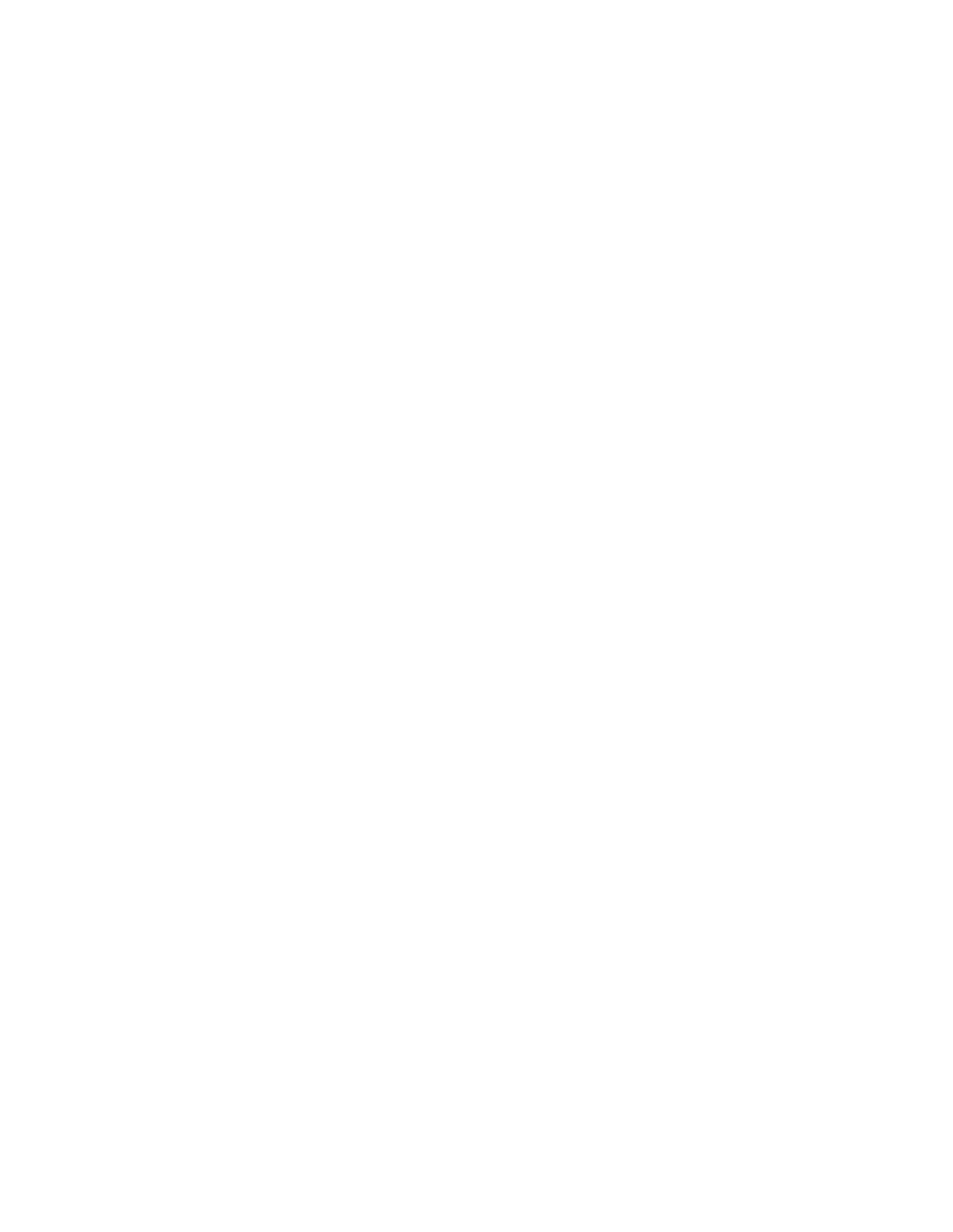# **CONTENTS**

### Section **Page** [Purpose and Up-Front Planning....................................................................................................................](#page-4-0) 1 1.1 Purpose [...............................................................................................................................](#page-4-1) 1 1.2 [Planning and Initial Research..............................................................................................](#page-4-2) 1 [RFQ/u Process...............................................................................................................................................](#page-6-0) 3 Request for Proposal Process [.......................................................................................................................](#page-7-0) 4 3.1 [Development of Evaluation Criteria and Engagement with Metro Council](#page-7-1) ....................... 4 3.2 [Draft RFPs............................................................................................................................](#page-7-2) 4 3.3 [Proposal Process.................................................................................................................](#page-7-3) 4 3.3.1 [Proposal Evaluation Methodology.........................................................................](#page-8-0) 5 3.3.2 Proposal Deadlines [................................................................................................](#page-9-0) 6 3.3.3 Proposals Received [................................................................................................](#page-9-1) 6 3.3.4 Evaluation Committees and Process [.....................................................................](#page-10-0) 7 3.4 [Proposal Evaluation Results................................................................................................](#page-11-0) 8 3.4.1 [Transportation Proposal Point Allocations and Scores..........................................](#page-11-1) 8 [3.4.2 Disposal Proposal Point Allocations and Scores..................................................](#page-15-0) 12 3.4.3 [Transportation Proposal Scoring Summary](#page-17-0) ......................................................... 14 3.4.4 [Disposal Proposal Scoring Summary....................................................................](#page-17-1) 14 3.5 Disposal Proposer Interviews [...........................................................................................](#page-19-0) 16 3.5.1 [Interview Process.................................................................................................](#page-19-1) 16 3.5.2 Interview Results [.................................................................................................](#page-20-0) 17 3.6 [Final Evaluation Results and Next Steps...........................................................................](#page-20-1) 17

#### **Tables**

- [Table 1. Points Assigned to Criteria](#page-7-4)
- [Table 2. Points for Criteria and Sub-Criteria, Transportation Proposal Evaluation](#page-12-0)
- [Table 3. Scores Assigned by Evaluation Committees to Transportation Proposals to Columbia Ridge](#page-13-0)  [Landfill](#page-13-0)
- [Table 4. Scores Assigned by Evaluation Committees to Transportation Proposals to Finley Buttes,](#page-14-0)  [Roosevelt Regional, and Wasco County Landfills](#page-14-0)
- [Table 5. Points for Criteria and Sub-Criteria, Disposal Proposal Evaluation](#page-15-1)
- [Table 6. Scores Assigned by Evaluation Committees to Disposal Proposals](#page-16-0)
- [Table 7. Total Scores for Transportation Proposals to Columbia Ridge Landfill](#page-18-0)
- [Table 8. Scores Assigned by Evaluation Committees to Transportation Proposals to Finley Buttes,](#page-18-1)  [Roosevelt Regional, and Wasco County Landfills](#page-18-1)
- [Table 9. Total Scores for Disposal Proposals](#page-18-2)
- [Table 10. Scores Assigned by Interview Panelists](#page-21-0)
- [Table 11. Total Scores for Disposal Interviews](#page-21-1)
- [Table 12. Total Scores for Disposal Interviews](#page-21-2)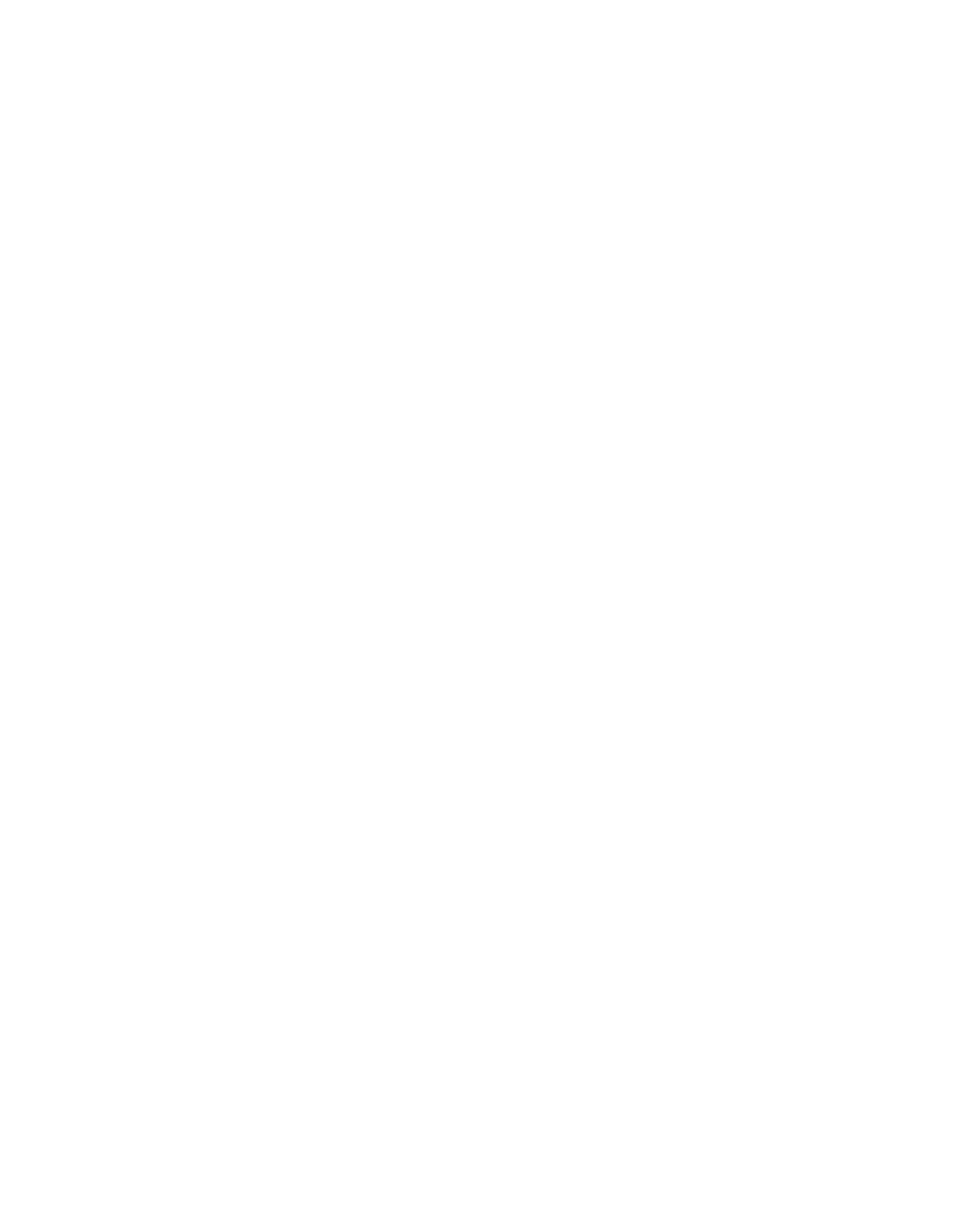#### SECTION 1

# <span id="page-4-0"></span>PURPOSE AND UP-FRONT PLANNING

## <span id="page-4-1"></span>1.1 PURPOSE

Currently, Metro contracts for the disposal of garbage (putrescible waste) from the greater Portland area and the transportation of that waste from Metro Central and Metro South transfer stations to the chosen landfill. Those contracts will expire at the end of 2019. In October 2016, Metro began researching various methods for procuring these services for solid waste requiring disposal at its Metro South and Metro Central transfer stations. Ultimately, that research was utilized to select the procurement methodology that was chosen.

This report summarizes the initial research, documents the procurement process, and describes the results of that process.

# <span id="page-4-2"></span>1.2 PLANNING AND INITIAL RESEARCH

Planning for the procurement process began with research into the transportation and disposal options available to Metro. The research addressed questions such as:

- What are the potential landfills available for the disposal of solid waste from Metro's stations?
- What are the feasible modes of transporting waste to the landfills identified?
- What are the potential combinations of transport and disposal options by transfer station?
- What are the available strategies to ensure competition in procuring transport and disposal services?
- How do different configurations enhance the strengths of the Metro solid waste system?
- Are there future risks or opportunities associated with implementing a particular combination, including financial aspects as well as the barriers to implementation, and how can those risks can be minimized while opportunities are maximized?
- How the configurations under consideration fit with the stated values for the solid waste system which are:
	- protecting people's health
	- protecting the environment
	- $-$  getting good value for the public's money
	- $-$  keeping a commitment to the highest and best use of materials
	- being adaptive and responsive to changing needs and circumstances
	- ensuring adequate and reliable services are available to all types of customers
- What considerations must be made to ensure consistency with Regional Freight System Policies of Metro's Regional Transportation Plan?
- What are the potential impacts on host communities?
- What are the on-site logistics associated with the delivery of waste to the identified landfills?
- Who are the existing providers of the services being sought?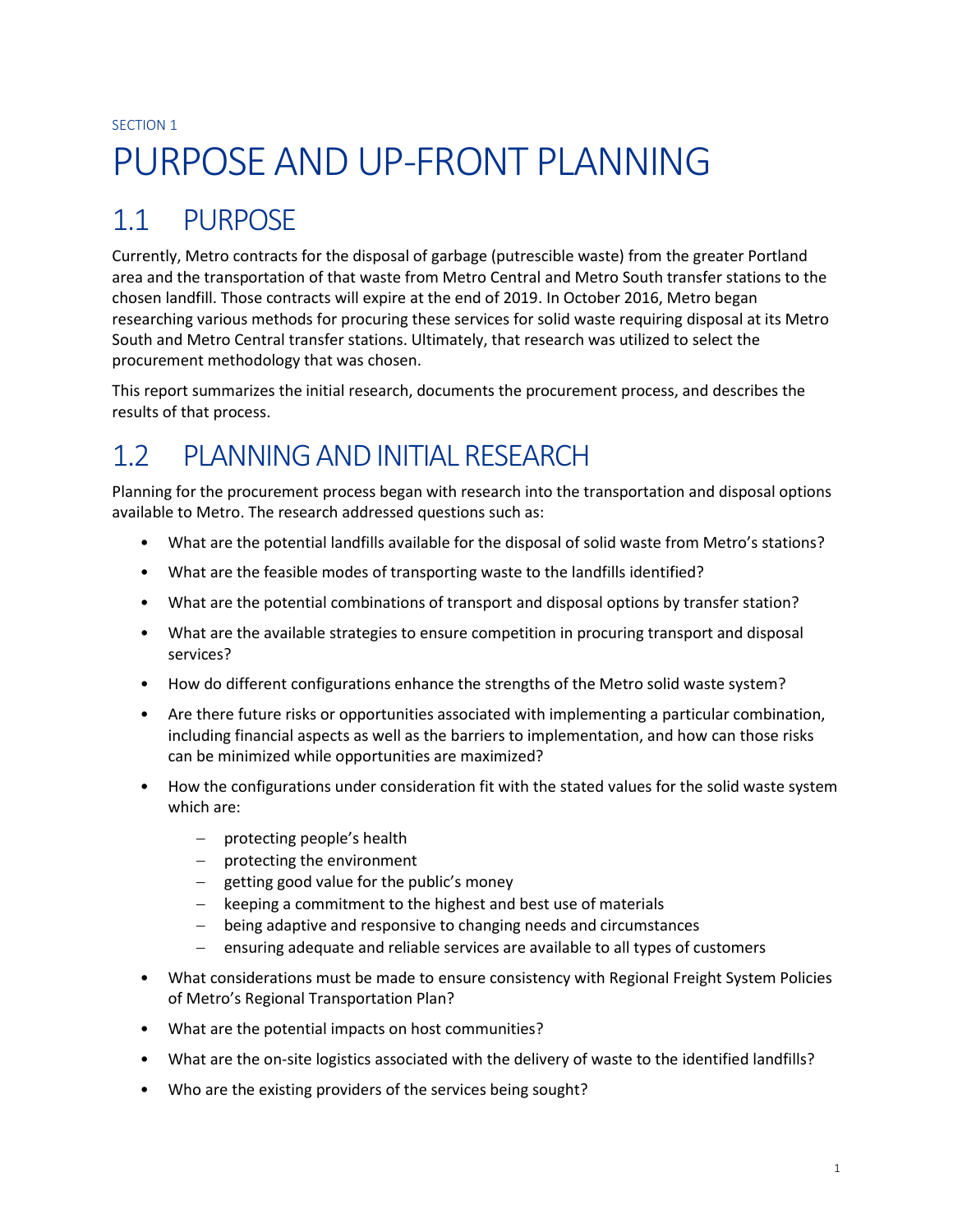In addition to this research, tours were conducted of potential service providers' facilities, and an analysis was conducted on a series of potential transportation and disposal scenarios to assess how well different scenarios aligned with Metro's values. A technical memorandum summarizing the results of this research was prepared and submitted to various stakeholders and the Metro Council (Memorandum: Transportation and Disposal Evaluation – Phase 1 Results, May 9, 2017).

Metro staff reviewed this research and then deliberated about the best procurement strategy for selecting its transportation and disposal service providers. It decided to first issue a Request for Qualifications (RFQu) to select landfills that were able meet Metro's requirements and qualify them to offer formal proposals. This enabled transportation proposers to prepare more specific proposals related to the logistics and costs associated with transportation to the different pre-qualified landfills. It also decided to issue separate Requests for Proposal (RFP)s for transport and disposal and to allow proposers to submit proposals to transport waste from one or both of Metro's transfer stations and for landfills to accept waste from one or both transfer stations.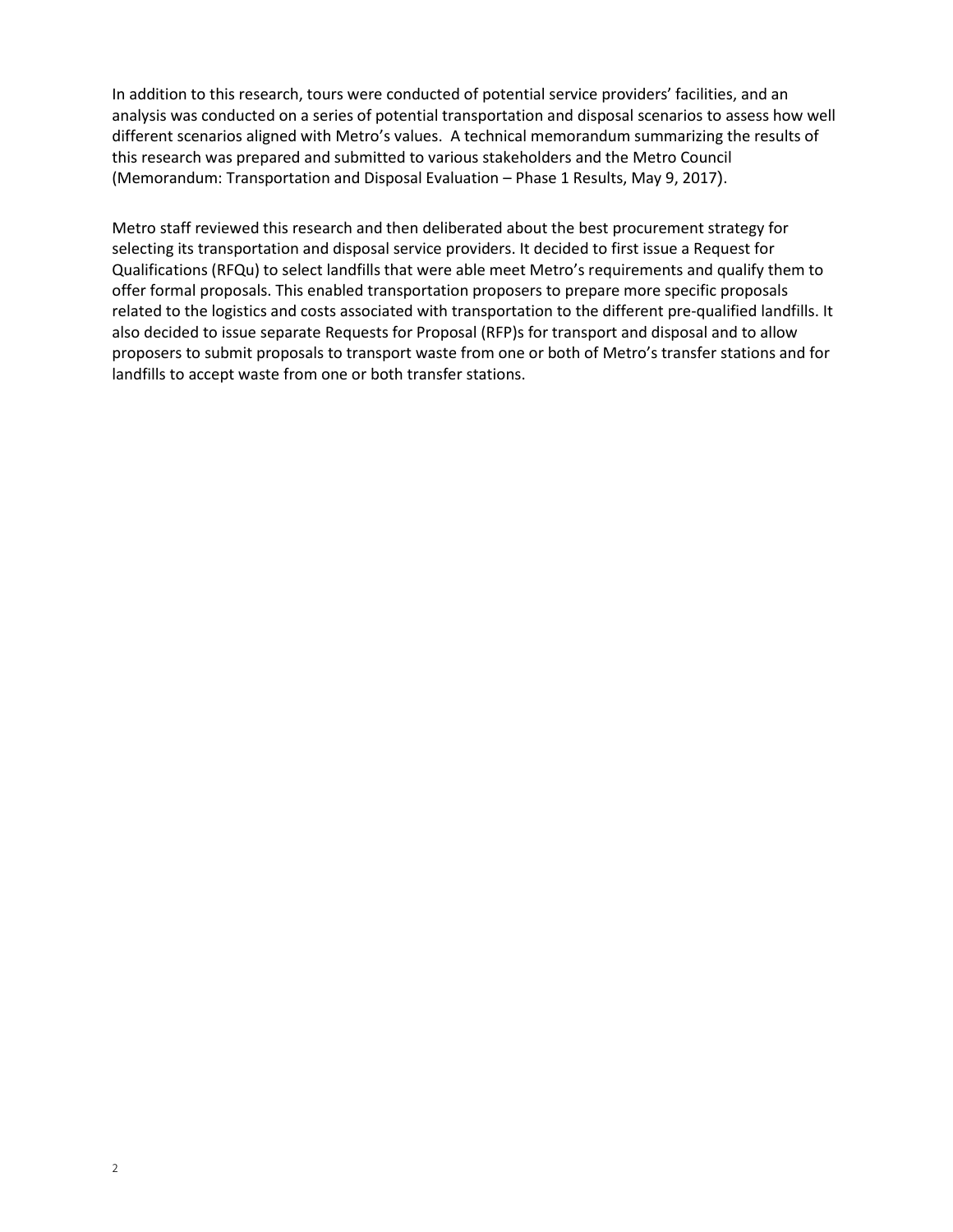# <span id="page-6-0"></span>SECTION 2 RFQ/u Process

Metro prepared an RFQu that was issued in June 2017. The RFQu required respondents to confirm available capacity and document the current state of landfill gas capture and beneficial use. The RFQu, issued on June 9, 2017, included the following statement to clearly define the intent of the RFQu: "Metro will use the information obtained in this RFQu process to pre-qualify firms for participation in the disposal RFP. **Only those firms that are pre-qualified through this RFQu will be eligible to respond to any subsequent solid waste disposal procurement that may result directly from this RFQu**."

Responses were provided to Metro on June 29, 2017. After review, Metro found that all landfills that submitted a response to the RFQu met Metro's stated qualifications. These landfills (and the landfill owner) are as follows:

- 1. Columbia Ridge Landfill (Waste Management Disposal Services of Oregon, Inc.)
- 2. Finley Buttes Regional Landfill (Finley-Buttes Limited Partnership, Waste Connections, Inc.)
- 3. Roosevelt Regional Landfill (Regional Disposal Company, Republic Services, Inc.)
- 4. Wasco County Landfill (Wasco County Landfill, Inc., Waste Connections, Inc.)<sup>1</sup>

l

<sup>1</sup> Wasco County Landfill proposed accepting waste from either of the two Metro transfer stations, but not both.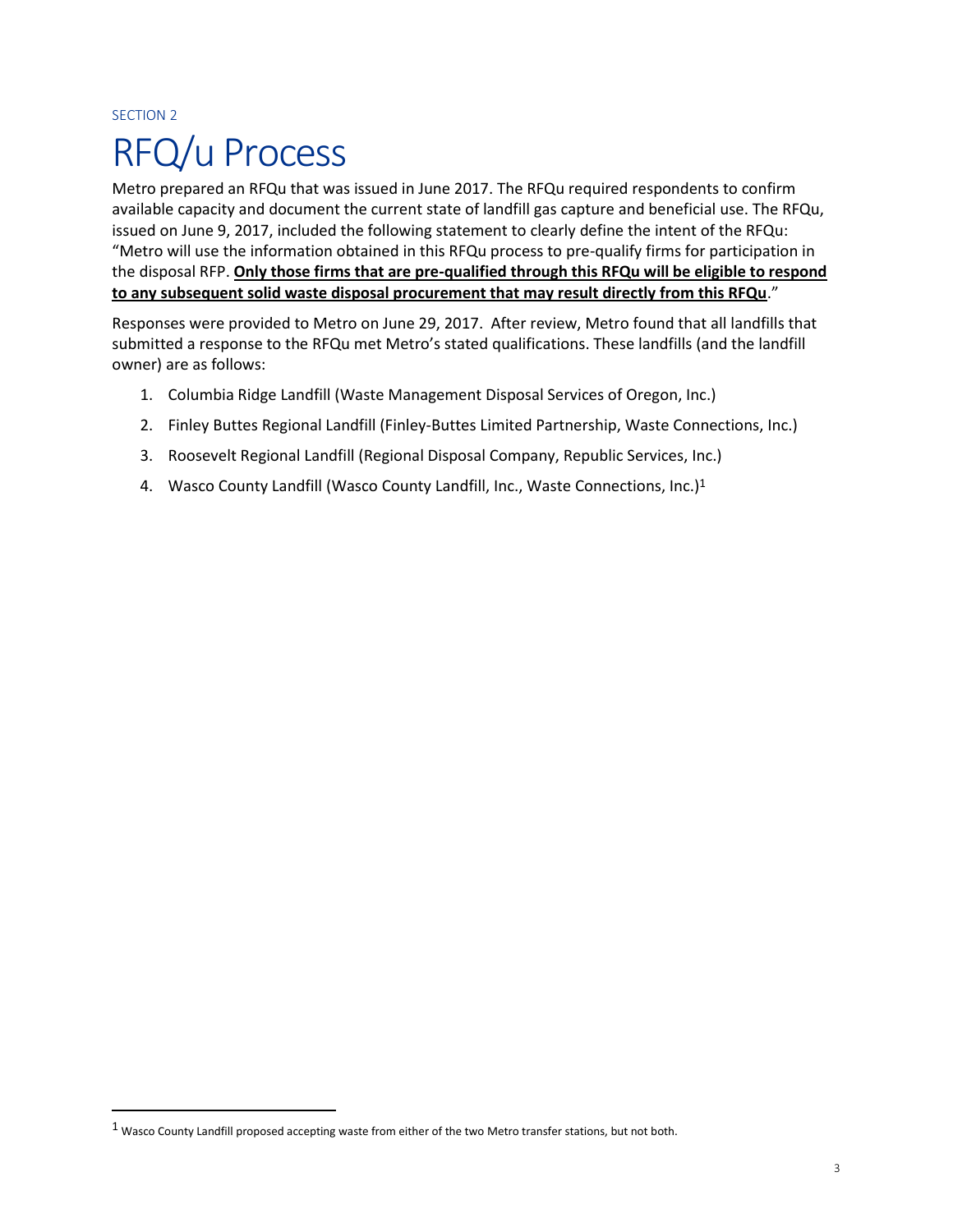#### SECTION 3

# <span id="page-7-0"></span>REQUEST FOR PROPOSAL PROCESS

Following the RFQu process, Metro staff developed evaluation criteria, engaged with the Metro Council regarding procurement strategy, issued draft RFPs for industry comment, and issued final RFPs.

# <span id="page-7-1"></span>3.1 Development of Evaluation Criteria and Engagement with Metro Council

Metro staff developed draft evaluation criteria to be used for evaluating transportation and disposal proposals. Subsequently, staff engaged the Metro Council at a work session on August 1, 2017, at which it sought comment from councilors about the number of points to be allocated to each Disposal RFP evaluation criterion. Similar feedback was received for the number of points to be allocated to each Transportation RFP evaluation criterion at a Council work session on July 18, 2017.

The evaluation criteria and the points assigned to each criterion in the two RFPs are as shown in Table 1.

|                                                        | <b>Points for Each Criterion</b> |  |
|--------------------------------------------------------|----------------------------------|--|
| <b>Evaluation Criteria</b>                             | <b>Transportation Disposal</b>   |  |
| Environmental                                          |                                  |  |
| Operational Considerations/ Reduction of Risk to Metro |                                  |  |
| Community and Diversity                                |                                  |  |
| Cost                                                   |                                  |  |
| Total                                                  |                                  |  |

### <span id="page-7-4"></span>Table 1. Points Assigned to Criteria

Specifics about what Metro would consider in its evaluation of each criterion was outlined in each RFP. The specific aspects scored for each criterion are referred to as sub-criteria, and the sub-criteria are described in Section 3.4.

# <span id="page-7-2"></span>3.2 Draft RFPs

Metro released draft Transportation and Disposal RFPs on August 15, 2017 to potential proposers and the public. Metro engaged in conversations with all four Counties' elected commissioners and the Columbia River Gorge Commission. Metro received comments from many residents, and the Metropolitan Alliance for Workforce Equity. Comments were considered and a series of modifications were made in response to Metro's outreach.

# <span id="page-7-3"></span>3.3 Proposal Process

The proposal evaluation methodology, proposal deadlines, proposals received, and proposal evaluation committee and process are discussed in the following sub-sections.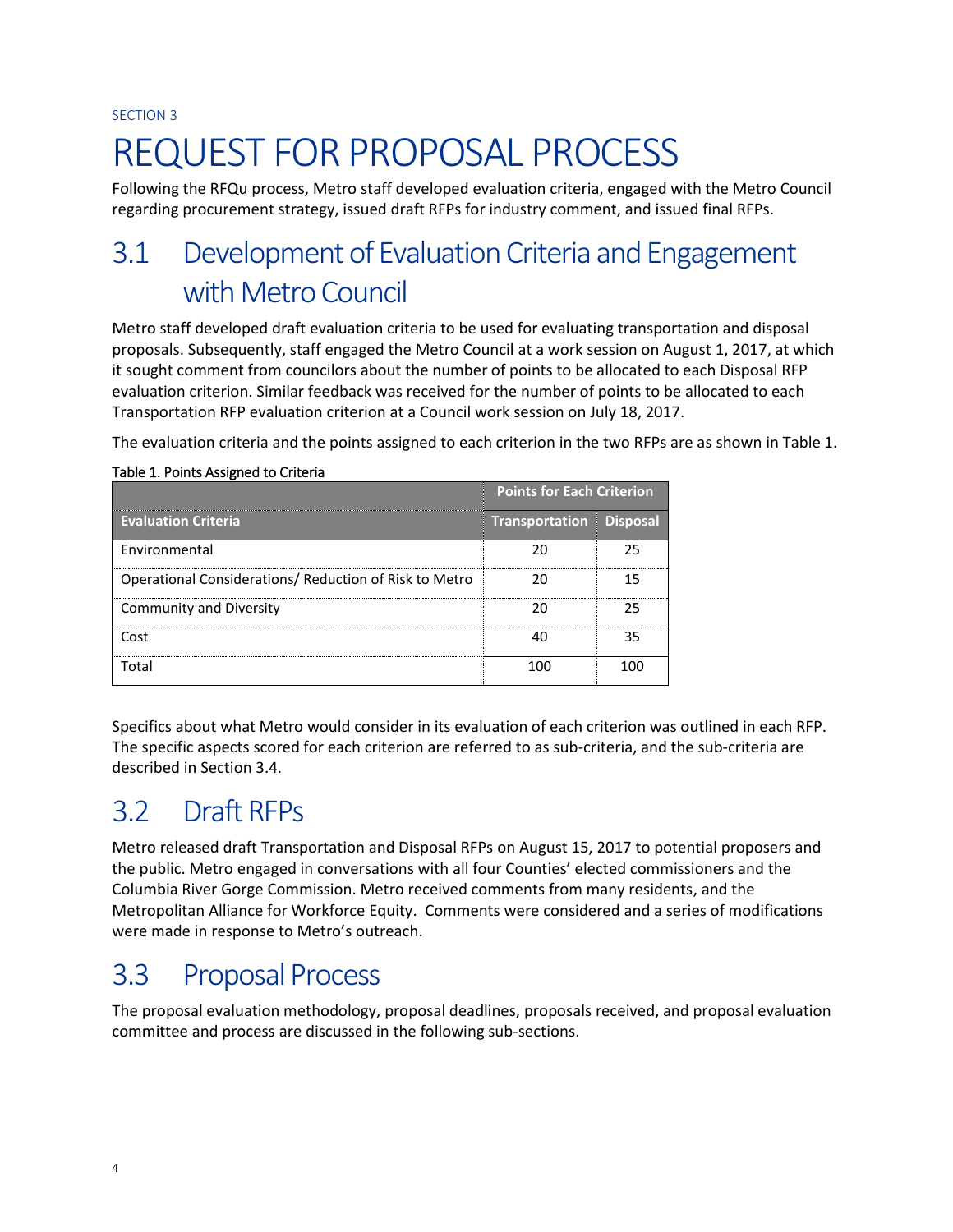### <span id="page-8-0"></span>3.3.1 Proposal Evaluation Methodology

Metro's RFPs included an evaluation methodology intended to provide flexibility for the proposers in what they proposed on and to provide good information for Metro to decide about the proposers that best met the evaluation criteria. That evaluation process was summarized in the RFPs as follows.

1. **Select Qualified Proposers for Disposal**. The disposal RFQu would set forth various requirements that a qualified proposer must satisfy such as capacity, landfill gas to energy (LFGTE), community acceptance, and operating hours.

Metro would select and announce the qualified firms from the disposal RFQu. Qualified disposal firms were to be included in proposals associated with the transportation RFP (transportation companies would provide pricing to each qualified landfill they would like to transport to) using the transfer station options that they chose. The transportation RFP has the following options to choose from:

- a. Metro Central Station Only
- b. Metro South Station Only
- c. Both stations
- 3. **Evaluate Transportation and Disposal Proposals**. The proposals for Transportation and Disposal would be opened and evaluated at the same time. Proposals would be evaluated using the evaluation criteria as discussed in the RFPs.
- 4. **Calculate Total Transportation System Cost (TTS cost)**. The cost component of the transportation and disposal evaluation approach would be based on the TTS cost which would include: A. any added cost at transfer stations above the current baseline; B. transportation cost of highest rated proposer.
- 5. **Prepare Transportation High-Score Matrix**. Metro would prepare a selection matrix like the following that identified the highest scoring proposer for each station option to each qualified landfill. As shown, the highest scoring proposer could be different for various combinations of station option and landfill.

|                              |                      | <b>High-Scoring Transportation Proposer</b> |               |                      |  |  |  |  |  |  |  |  |  |
|------------------------------|----------------------|---------------------------------------------|---------------|----------------------|--|--|--|--|--|--|--|--|--|
| <b>Station Option</b>        | <b>To Landfill A</b> | <b>To Landfill B</b>                        | To Landfill C | <b>To Landfill N</b> |  |  |  |  |  |  |  |  |  |
| <b>Metro Central Station</b> | Firm x               | Firm y                                      | Firm y        | Firm x               |  |  |  |  |  |  |  |  |  |
| <b>Metro South Station</b>   | Firm y               | Firm x                                      | Firm z        | Firm x               |  |  |  |  |  |  |  |  |  |
| <b>Both Stations</b>         | Firm x               | Firm x                                      | Firm x        | Firm z               |  |  |  |  |  |  |  |  |  |

**Transportation High-Score Matrix**

This matrix would be used to identify the proposer whose TTS cost will form the transportation component of the total disposal cost for a landfill.

- 6. **Prepare High-Score Disposal Matrix**. The highest scoring proposal for the disposal RFP would be identified for the following 3 options:
	- a. Metro Central Station Only
	- b. Metro South Station Only
	- c. Both stations

Note that when scoring each disposal proposal, the cost of each proposal would include both the cost of disposal and the TTS cost for the highest-scoring transportation proposer to that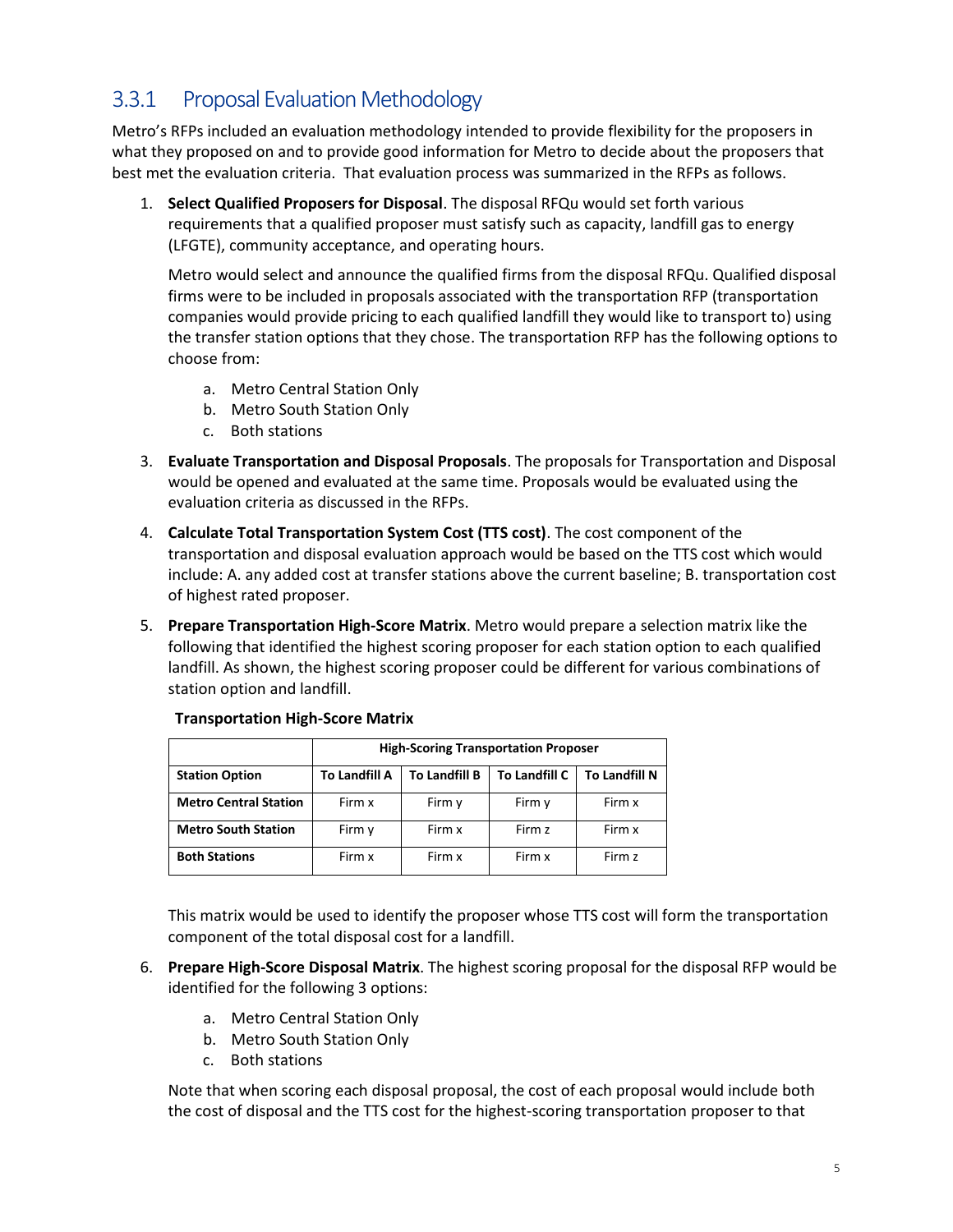landfill as identified in the table above. The result would be a disposal high-score matrix as follows.

### **Disposal High-Score Matrix**

|                                        | <b>High-Scoring Disposal Proposer</b> |
|----------------------------------------|---------------------------------------|
| <b>Option A: Metro Central Station</b> | Firm a                                |
| <b>Option B: Metro South Station</b>   | Firm b                                |
| <b>Option C: Both Stations</b>         | Firm c                                |

- 7. **Prepare High-Score Transportation and Disposal Combinations**. The preferred transportation and disposal combination would be identified by comparing aggregated scores for three combinations:
	- 1. Fully-Independent Proposals
	- 2. One Transportation Proposal; Two Disposal Proposals
	- 3. Full Aggregation: One Transportation Proposal, One Disposal Proposal

Examples of these combinations follow.

#### **1. Fully-Independent Proposals: 2, 3, or 4 contracts depending on scoring**

|                           | <b>From Metro Central Station</b> | <b>From Metro South Station</b> |
|---------------------------|-----------------------------------|---------------------------------|
| <b>Transportation RFP</b> | Firm x                            | Firm v                          |
| Disposal RFP              | Firm a                            | Firm b                          |

#### **2. One Transportation Proposal; Two Disposal Proposals: 2 or 3 contracts depending on scoring**

|                           | <b>From Metro Central Station</b> | <b>From Metro South Station</b> |
|---------------------------|-----------------------------------|---------------------------------|
| <b>Transportation RFP</b> | Firm x                            |                                 |
| Disposal RFP              | Firm a                            | Firm b                          |

#### **3. Full Aggregation: One Transportation Proposal, One Disposal Proposal; 2 contracts**

|                           | Both<br><b>Stations</b> |
|---------------------------|-------------------------|
| <b>Transportation RFP</b> | Firm x                  |
| Disposal RFP              | Firm a                  |

The scoring of the combinations is discussed in Section 3.4 below. Metro's RFP also allowed for an interview process that would include an additional 25 points, as discussed in Section 4.

### <span id="page-9-0"></span>3.3.2 Proposal Deadlines

The Transportation RFP and the Disposal RFP were both issued on October 20, 2017.

Responses were due to Metro no later than January 24, 2018.

### <span id="page-9-1"></span>3.3.3 Proposals Received

For the Disposal RFP, Metro received proposals for the four landfills that submitted on the RFQu, as listed in Section 1.2. For the Transportation RFP, Metro received the following proposals: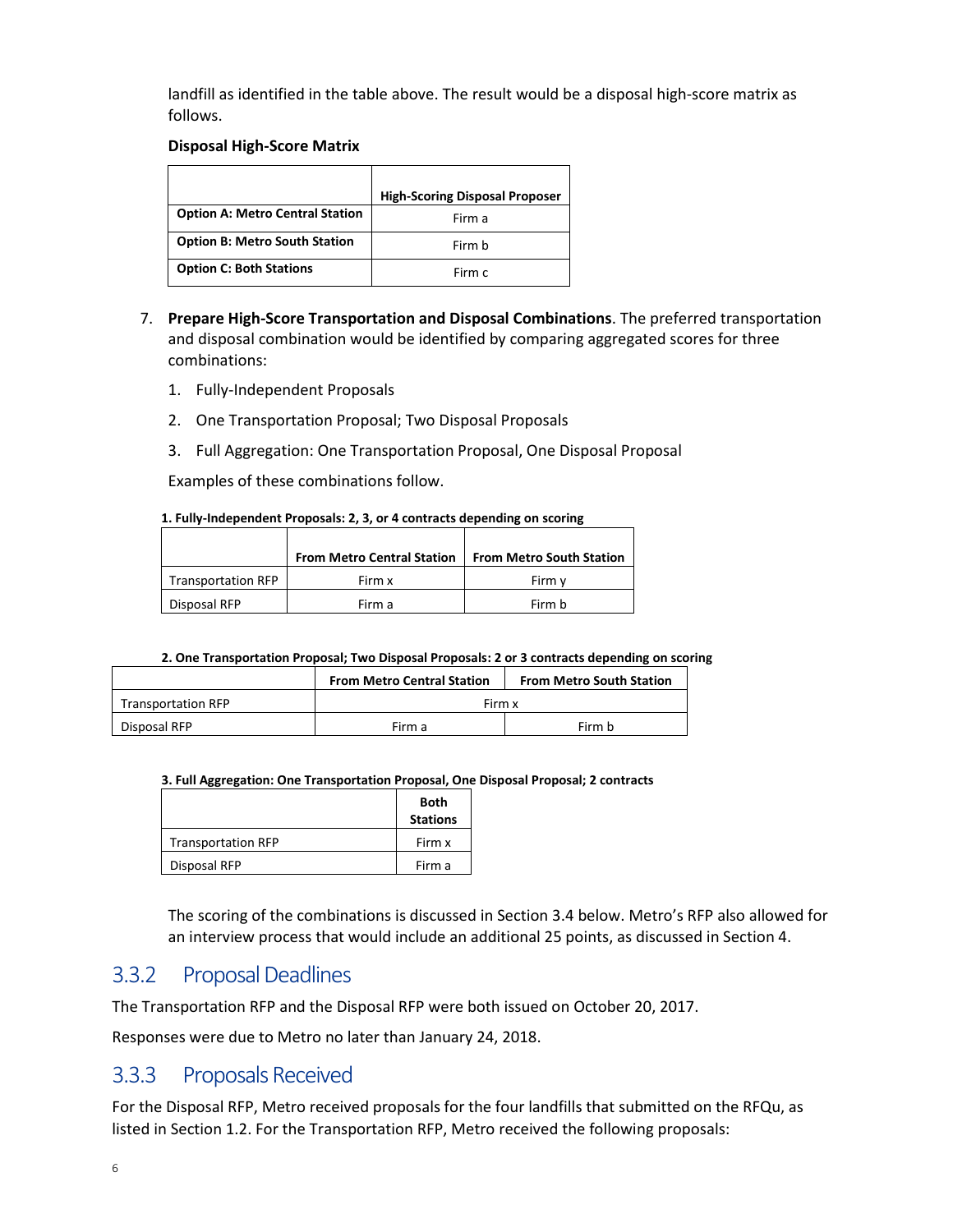- 1. LTI, Inc. Truck haul from Metro Central and Metro South stations to all landfills.
- 2. Tidewater Barge Lines, Inc. Truck haul from Metro Central Station to the Advanced American Construction barge terminal in Northwest Portland, barge to the Port of Morrow terminal in Boardman, truck to Columbia Ridge Landfill and Finley Buttes Regional Landfill.
- 3. Walsh Trucking Co., Ltd. Truck haul from Metro Central and Metro South stations to Columbia Ridge Landfill, Roosevelt Regional Landfill, and Wasco County Landfill.
- 4. Waste Management Disposal Services of Oregon, Inc. Truck haul from Metro Central and Metro South stations to the Union Pacific Railroad's Albina Railyard in Portland, rail to Waste Management's rail terminal at the Columbia Ridge Landfill, truck to disposal at Columbia Ridge Landfill.

### <span id="page-10-0"></span>3.3.4 Evaluation Committees andProcess

Metro assembled the following three evaluation committees that were responsible for scoring proposals against criteria and sub-criteria, and allocating points to sub-criteria.

- Environment and Operations Committee
- Community and Diversity Committee
- Cost Committee

### Environment and Operations Committee

This committee consisted of three staff from Metro and one from CH2M. The committee was supplemented by technical resources from CH2M, WIH Resources, and Brown and Brown Northwest. These technical resources provided findings to the committee related to the following five aspects of the proposals:

- 1. WIH Resources: Transportation operations, safety, maintenance and emergency response
- 2. CH2M: Landfill gas
- 3. WIH Resources: Landfill contingency plans, safety, emergency procedures, hours and days of operation, and areas of concern or potential risks to Metro.
- 4. CH2M: Emissions from estimated fuel consumption for the transportation proposals, and estimates of the dollar value of particulate matter (PM), nitrous oxide ( $NO<sub>x</sub>$ ), and carbon dioxide  $(CO<sub>2</sub>)$  based on federal guidance of the dollar value per emission quantity. Monetized emissions were used to score and allocate points for the combined emissions estimates for sub-criteria 1a, 1b, and 1d (PM, NO<sub>x</sub> in the Columbia River Gorge National Scenic Area, and carbon dioxide).
- 5. Brown and Brown Northwest: The financial strength of each proposer (and reviewed by Metro's Chief Financial Officer).

Findings from the technical resources were provided to the evaluation committee for its consideration in scoring proposals.

Committee members met in facilitated sessions to conduct two main tasks:

- 1. Allocate points to sub-criteria for the Operational Considerations and Environmental criteria of the Transportation proposals and the Environmental and Operational Risk criteria of the Disposal proposals.
- 2. Score each proposal against the criteria for those same criteria.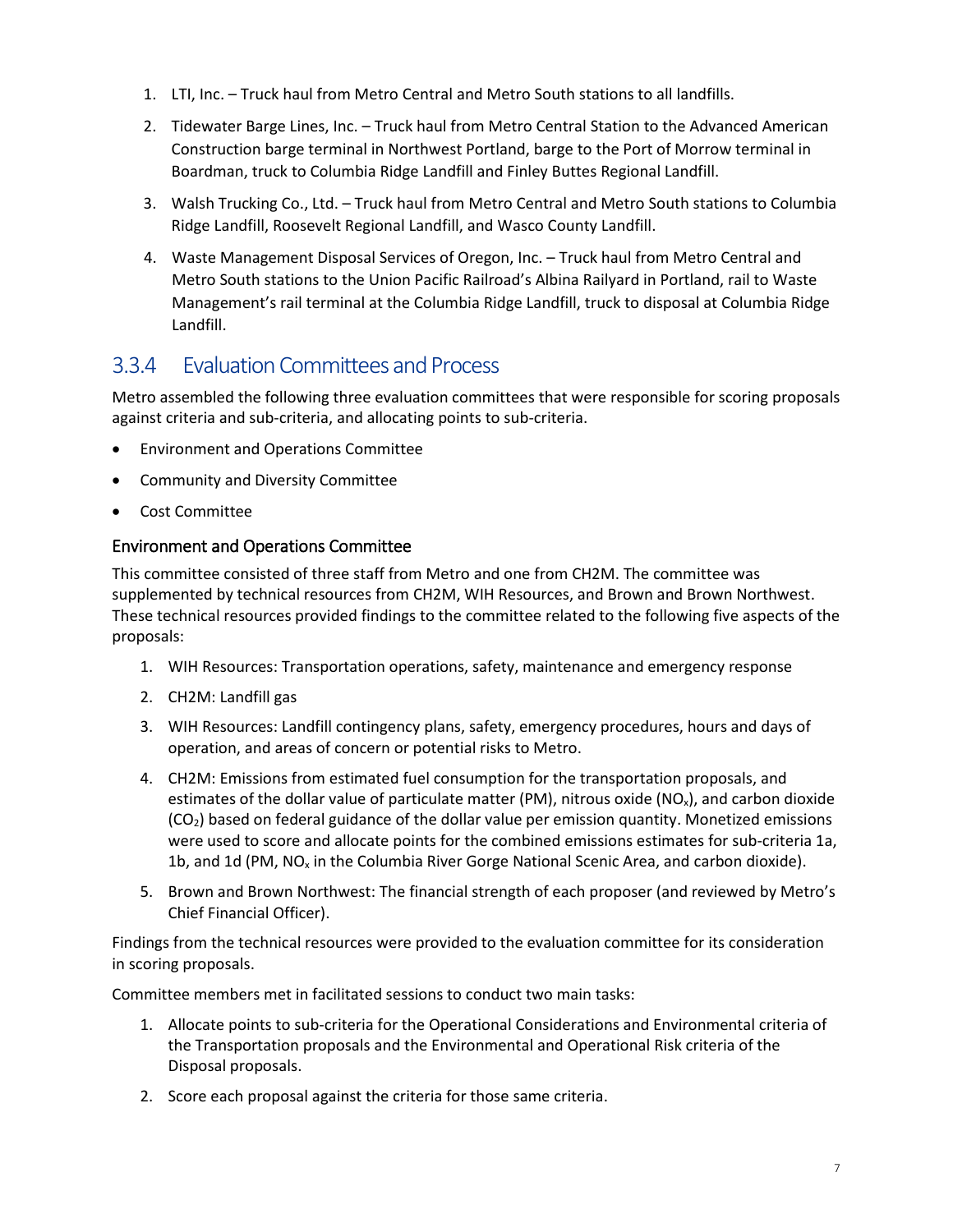When allocating points to sub-criteria, each committee member allocated points individually then participated in a group discussion about each member's reasons for the point assignments. Committee members were given an opportunity to revise their point allocations after hearing the rationale other members gave for theirs. After this discussion, the group developed a consensus point allocation for each sub-criterion that established how points for each criterion was allocated to sub-criteria.

When scoring each proposal against the sub-criteria, Committee members each individually reviewed each Transportation and Disposal proposal, and the technical evaluations, and scored each proposal for each sub-criterion (excepting the four Emissions sub-criteria of the Transportation Environmental criteria, which were calculated by CH2M) utilizing the evaluation criteria and requirements as outlined in the RFPs.

The evaluation committee met after completing their individual scoring. They discussed the merits of each proposal and the rationale they gave for each score. Committee members were given an opportunity to revise their scores after hearing the rationale other members gave for their scores and considering information they may have overlooked or misunderstood. If changes were made, the Committee member crossed out their original score, revised the score, and noted the reason for the change. Once this process was complete, the average score from the four committee members was used to score each proposal for each of the sub-criteria.

### Community and Diversity Committee

An evaluation committee was formed to evaluate the Community and Diversity aspects of each proposal. The committee consisted of three representatives from community organizations with expertise in diversity, equity and inclusion and one Metro staff member. Scoring of proposals and allocating points to the sub-criteria was conducted as described above for the Environment and Operations Committee.

### Cost Committee

The Cost Committee consisted of Metro staff who prepared a cost model that was used to calculate the cost of each proposal in accordance with the cost formulas set forth in the RFP. The cost model was used to assign points for the cost of each proposal for the transportation and disposal proposals. The model calculations and model results were reviewed by CH2M. As described in Section 3.3.1, the cost of the disposal proposals included the Total Transportation System Cost of the high-scoring proposer from each transfer station to each landfill.

## <span id="page-11-0"></span>3.4 Proposal Evaluation Results

### <span id="page-11-1"></span>3.4.1 Transportation Proposal Point Allocations and Scores

### Point Allocations to Criteria and Sub-Criteria

The points to criteria specified in each RFP and the results of the evaluation committee's allocation of points to sub-criteria are shown for the Transportation proposal evaluation in Table 2.

### Proposal Scores

The scores assigned by the evaluation committees to the transportation combinations are shown in the tables below; Table 3 (Columbia Ridge Landfill (CRL)) and Table 4 (Finley Buttes (FBL), Roosevelt Regional (RRL), and Wasco County (WCL) landfills).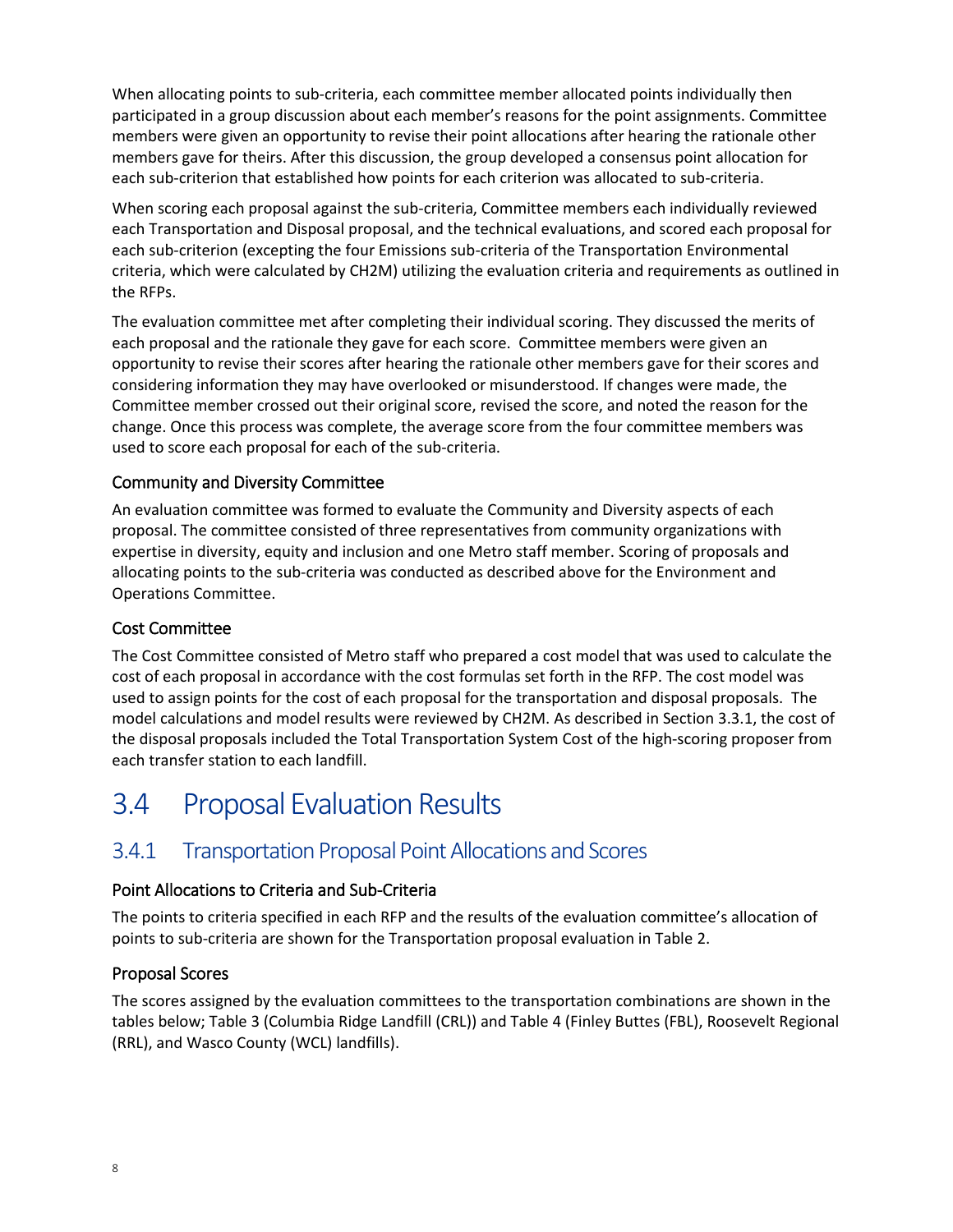|                         | <b>Evaluation Criteria</b>                                                                         | <b>Points</b> |
|-------------------------|----------------------------------------------------------------------------------------------------|---------------|
| $\mathbf{1}$            | <b>Operational Considerations/Reduction of Risk to Metro</b>                                       | 20            |
| 1.1                     | Sufficient equipment and personnel                                                                 | 4.0           |
| 1.2                     | Operational procedures/location-reliable, timely service                                           | 3.0           |
| 1.3                     | Contingency plans                                                                                  | 2.0           |
| 1.4                     | Equipment maintenance procedures and facilities                                                    | 2.0           |
| 1.5                     | Equipment replacement schedules                                                                    | 1.0           |
| 1.6                     | Maximize payloads over time (trailer floors)                                                       | 1.0           |
| 1.7                     | Safety procedures/training/statistics                                                              | 2.0           |
| 1.8                     | <b>Emergency procedures</b>                                                                        | 2.0           |
| 1.9                     | Flexibility of the system in adapting to future changes                                            | 2.0           |
| 1.10                    | Financial strength                                                                                 | 0.5           |
| 1.11                    | Sustainable practices proposed                                                                     | 0.5           |
| $\overline{2}$          | Environmental                                                                                      | 20            |
| 2.1                     | Monetized Emissions (PM; NO <sub>x</sub> in Columbia River Gorge<br>Scenic Area; CO <sub>2</sub> ) | 15.0          |
| 2.2                     | Fuel Use in Columbia River Gorge National Scenic Area                                              | 3.0           |
| 2.3                     | Noise and traffic effects on neighborhoods                                                         | 2.0           |
| $\overline{\mathbf{3}}$ | <b>Community and Diversity</b>                                                                     | 20            |
| 3.1                     | Workforce diversity                                                                                | 6.0           |
| 3.2                     | Wages and benefits                                                                                 | 6.0           |
| 3.3                     | Subcontractors and suppliers (COBID)                                                               | 5.0           |
| 3.4                     | Community relations commitment                                                                     | 3.0           |
| 4                       | Cost                                                                                               | 40            |

### <span id="page-12-0"></span>Table 2. Points for Criteria and Sub-Criteria, Transportation Proposal Evaluation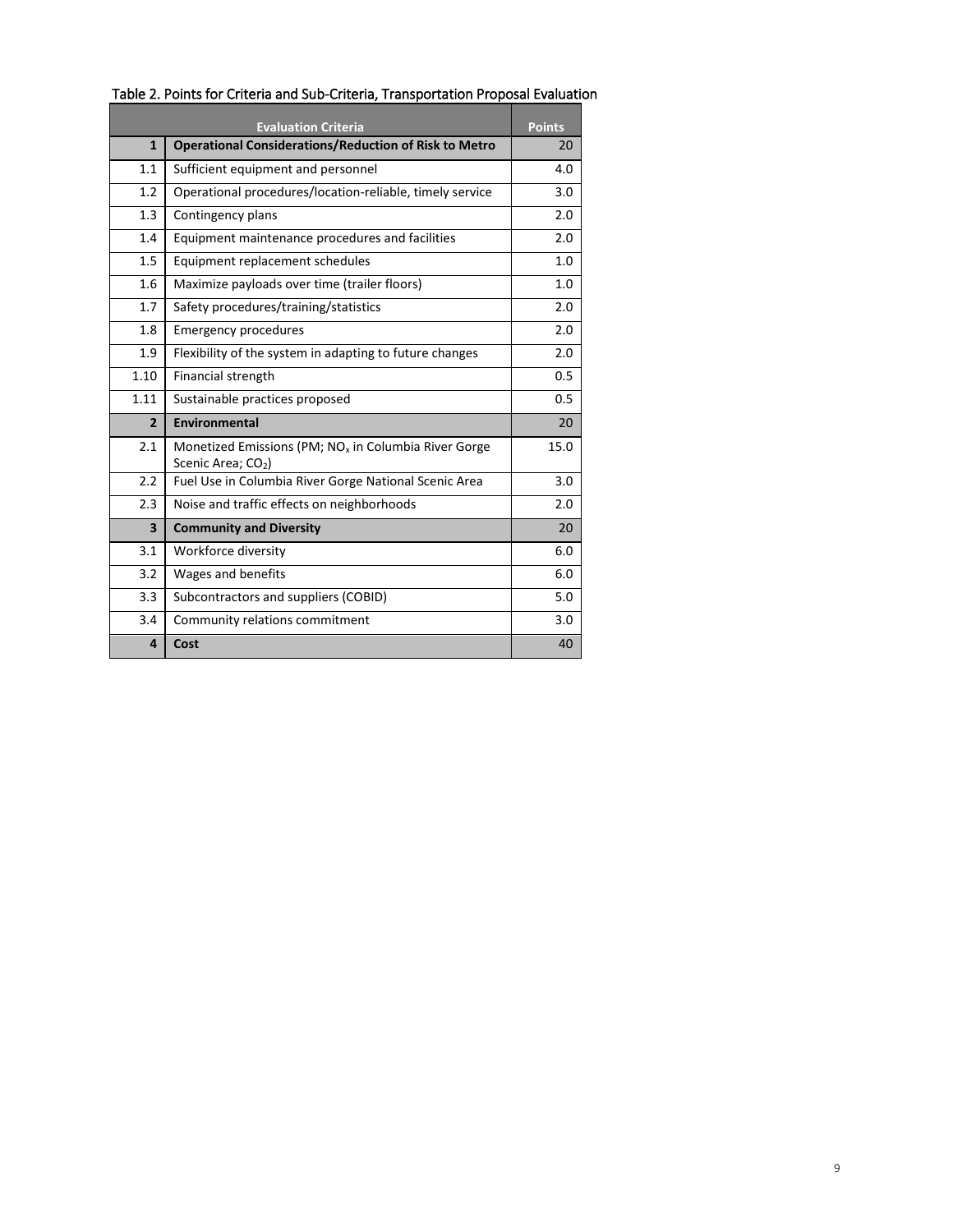<span id="page-13-0"></span>

|                         |                                                                                          | $LTI -$<br><b>MCS to</b> | $TW -$<br><b>MCS to</b> | <b>Walsh</b><br>- MCS | $WM -$<br><b>MCS to</b> | $LTI -$<br><b>MSS to</b> | <b>Walsh</b><br>- MSS | $WM -$<br><b>MSS to</b> | $LTI -$<br><b>Both</b> | <b>Walsh</b><br>- Both | $WM -$<br><b>Both</b> |
|-------------------------|------------------------------------------------------------------------------------------|--------------------------|-------------------------|-----------------------|-------------------------|--------------------------|-----------------------|-------------------------|------------------------|------------------------|-----------------------|
|                         | <b>Evaluation Criteria</b>                                                               | <b>CRL</b>               | <b>CRL</b>              | to CRL                | <b>CRL</b>              | <b>CRL</b>               | to CRL                | <b>CRL</b>              | to CRL                 | to CRL                 | to CRL                |
| $\mathbf{1}$            | <b>Operational Considerations/Reduction of Risk to Metro</b>                             |                          |                         |                       |                         |                          |                       |                         |                        |                        |                       |
| 1.1                     | Sufficient equipment and personnel                                                       | 3.6                      | 3.0                     | 4.3                   | 3.5                     | 3.6                      | 4.3                   | 3.5                     | 3.9                    | 4.5                    | 3.5                   |
| 1.2                     | Operational procedures/location-reliable, timely service                                 | 3.4                      | 3.0                     | 4.3                   | 4.4                     | 3.4                      | 4.3                   | 4.4                     | 3.4                    | 4.5                    | 4.4                   |
| 1.3                     | Contingency plans                                                                        | 3.9                      | 2.5                     | 3.9                   | 4.0                     | 3.9                      | 3.9                   | 4.0                     | 3.9                    | 4.1                    | 4.0                   |
| 1.4                     | Equipment maintenance procedures and facilities                                          | 4.5                      | 2.8                     | 4.3                   | 4.4                     | 4.5                      | 4.3                   | 4.4                     | 4.5                    | 4.3                    | 4.4                   |
| 1.5                     | Equipment replacement schedules                                                          | 4.8                      | 2.9                     | 4.5                   | 4.1                     | 4.8                      | 4.5                   | 4.1                     | 4.8                    | 4.5                    | 4.1                   |
| 1.6                     | Maximize payloads over time (trailer floors)                                             | 4.5                      | 3.8                     | 4.5                   | 3.8                     | 4.5                      | 4.5                   | 3.8                     | 4.5                    | 4.5                    | 3.8                   |
| 1.7                     | Safety procedures/training/statistics                                                    | 4.8                      | 2.4                     | 4.5                   | 4.3                     | 4.8                      | 4.5                   | 4.3                     | 4.8                    | 4.5                    | 4.3                   |
| 1.8                     | <b>Emergency procedures</b>                                                              | 4.3                      | 4.3                     | 4.3                   | 4.3                     | 4.3                      | 4.3                   | 4.3                     | 4.3                    | 4.3                    | 4.3                   |
| 1.9                     | Flexibility of the system in adapting to future changes                                  | 3.9                      | 2.4                     | 3.9                   | 3.5                     | 3.9                      | 3.9                   | 3.5                     | 4.3                    | 4.3                    | 3.9                   |
| 1.10                    | Financial strength                                                                       | 5.0                      | 5.0                     | 5.0                   | 5.0                     | 5.0                      | 5.0                   | 5.0                     | 5.0                    | 5.0                    | 5.0                   |
| 1.11                    | Sustainable practices proposed                                                           | 4.4                      | 3.4                     | 4.0                   | 4.5                     | 4.4                      | 4.0                   | 4.5                     | 4.4                    | 4.0                    | 4.5                   |
| $\overline{2}$          | Environmental                                                                            |                          |                         |                       |                         |                          |                       |                         |                        |                        |                       |
| 2.1                     | Monetized Emissions (PM; NO <sub>x</sub> in Columbia River Gorge Scenic<br>Area; $CO2$ ) | 15.0                     | 0.0                     | 11.5                  | 6.2                     | 15.0                     | 11.5                  | 5.1                     | 15.0                   | 11.5                   | 5.6                   |
| 2.2                     | Fuel Use in Columbia River Gorge National Scenic Area                                    | 0.0                      | 3.0                     | 0.0                   | 2.8                     | 0.0                      | 0.0                   | 3.0                     | 0.0                    | 0.0                    | 3.0                   |
| 2.3                     | Noise and traffic effects on neighborhoods                                               | 3.4                      | 4.3                     | 4.3                   | 3.8                     | 3.4                      | 4.3                   | 2.6                     | 3.4                    | 4.3                    | 3.1                   |
| $\overline{\mathbf{3}}$ | <b>Community and Diversity</b>                                                           |                          |                         |                       |                         |                          |                       |                         |                        |                        |                       |
| 3.1                     | Workforce diversity                                                                      | 3.7                      | 2.0                     | 2.7                   | 3.7                     | 3.7                      | 2.7                   | 3.7                     | 3.7                    | 2.7                    | 3.7                   |
| 3.2                     | Wages and benefits                                                                       | 5.7                      | 5.8                     | 0.3                   | 4.7                     | 5.7                      | 0.3                   | 4.7                     | 5.7                    | 0.3                    | 4.7                   |
| 3.3                     | Subcontractors and suppliers (COBID)                                                     | 1.7                      | 1.3                     | 0.7                   | 2.7                     | 1.7                      | 0.7                   | 2.7                     | 1.7                    | 0.7                    | 2.7                   |
| 3.4                     | Community relations commitment                                                           | 2.2                      | 2.7                     | 1.7                   | 1.3                     | 2.2                      | 1.7                   | 1.3                     | 2.2                    | 1.7                    | 1.3                   |
| $\overline{\mathbf{4}}$ | Cost                                                                                     | 11.7                     | 15.0                    | 40.0                  | 29.4                    | 14.1                     | 40.0                  | 27.9                    | 15.0                   | 40.0                   | 31.7                  |
|                         | Note: Totals may not add because of rounding.                                            |                          |                         |                       |                         |                          |                       |                         |                        |                        |                       |

Table 3. Scores Assigned by Evaluation Committees to Transportation Proposals to Columbia Ridge Landfill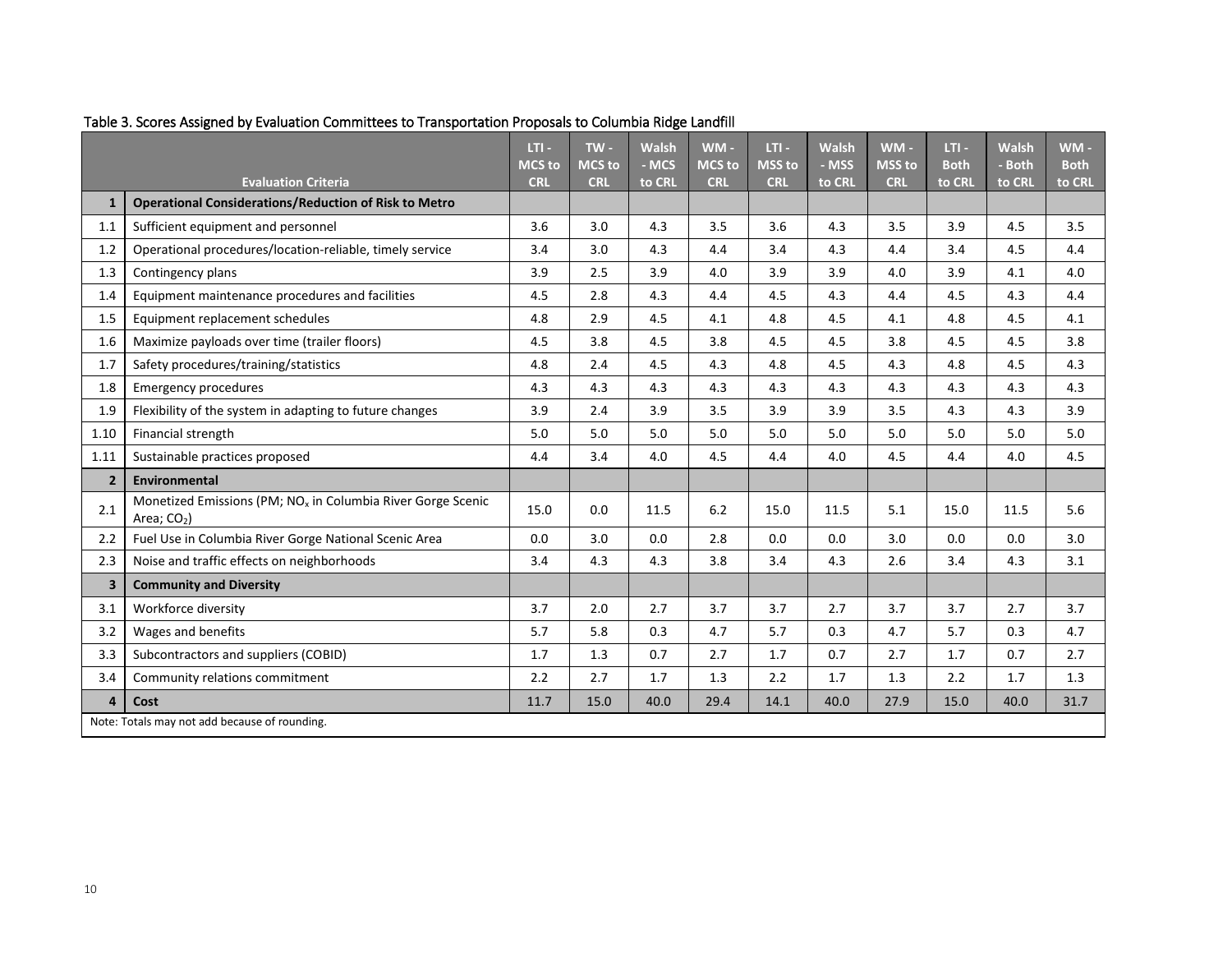<span id="page-14-0"></span>

|                         |                                                                                                    | $LT1 -$<br><b>MCS</b> | $TW -$<br><b>MCS</b> | $LT1 -$<br><b>MSS</b> | LTI-<br><b>Both</b> | $LT1 -$<br><b>MCS</b> | <b>Walsh</b> | LTI-<br><b>MSS</b> | <b>Walsh</b> | $LT1 -$<br><b>Both</b> | <b>Walsh</b> | LT<br><b>MCS</b> | <b>Walsh</b><br>- MCS | LT<br><b>MSS</b> | <b>Walsh</b><br>- MSS |
|-------------------------|----------------------------------------------------------------------------------------------------|-----------------------|----------------------|-----------------------|---------------------|-----------------------|--------------|--------------------|--------------|------------------------|--------------|------------------|-----------------------|------------------|-----------------------|
|                         |                                                                                                    | to                    | to                   | to.                   | to                  | to.                   | - MCS        | to                 | - MSS        | to.                    | - Both       | to.              | to.                   | to.              | to.                   |
|                         | <b>Evaluation Criteria</b>                                                                         | <b>FBL</b>            | <b>FBL</b>           | <b>FBL</b>            | <b>FBL</b>          | <b>RRL</b>            | to RRL       | <b>RRL</b>         | to RRL       | <b>RRL</b>             | to RRL       | <b>WCL</b>       | <b>WCL</b>            | <b>WCI</b>       | <b>WCL</b>            |
| $\mathbf{1}$            | <b>Operational Considerations/Reduction of Risk to</b><br><b>Metro</b>                             |                       |                      |                       |                     |                       |              |                    |              |                        |              |                  |                       |                  |                       |
| 1.1                     | Sufficient equipment and personnel                                                                 | 3.6                   | 3.0                  | 3.6                   | 3.9                 | 3.6                   | 4.3          | 3.6                | 4.3          | 3.9                    | 4.5          | 3.6              | 4.3                   | 3.6              | 4.3                   |
| 1.2                     | Operational procedures/location-reliable, timely service                                           | 3.4                   | 3.0                  | 3.4                   | 3.4                 | 3.4                   | 4.3          | 3.4                | 4.3          | 3.4                    | 4.5          | 3.4              | 4.3                   | 3.4              | 4.3                   |
| 1.3                     | Contingency plans                                                                                  | 3.9                   | 2.5                  | 3.9                   | 3.9                 | 3.9                   | 3.9          | 3.9                | 3.9          | 3.9                    | 4.1          | 3.9              | 3.9                   | 3.9              | 3.9                   |
| 1.4                     | Equipment maintenance procedures and facilities                                                    | 4.5                   | 2.8                  | 4.5                   | 4.5                 | 4.5                   | 4.3          | 4.5                | 4.3          | 4.5                    | 4.3          | 4.5              | 4.3                   | 4.5              | 4.3                   |
| 1.5                     | Equipment replacement schedules                                                                    | 4.8                   | 2.9                  | 4.8                   | 4.8                 | 4.8                   | 4.5          | 4.8                | 4.5          | 4.8                    | 4.5          | 4.8              | 4.5                   | 4.8              | 4.5                   |
| 1.6                     | Maximize payloads over time (trailer floors)                                                       | 4.5                   | 3.8                  | 4.5                   | 4.5                 | 4.5                   | 4.5          | 4.5                | 4.5          | 4.5                    | 4.5          | 4.5              | 4.5                   | 4.5              | 4.5                   |
| 1.7                     | Safety procedures/training/statistics                                                              | 4.8                   | 2.4                  | 4.8                   | 4.8                 | 4.8                   | 4.5          | 4.8                | 4.5          | 4.8                    | 4.5          | 4.8              | 4.5                   | 4.8              | 4.5                   |
| 1.8                     | <b>Emergency procedures</b>                                                                        | 4.3                   | 4.3                  | 4.3                   | 4.3                 | 4.3                   | 4.3          | 4.3                | 4.3          | 4.3                    | 4.3          | 4.3              | 4.3                   | 4.3              | 4.3                   |
| 1.9                     | Flexibility of the system in adapting to future changes                                            | 3.9                   | 2.4                  | 3.9                   | 4.3                 | 3.9                   | 3.9          | 3.9                | 3.9          | 4.1                    | 4.3          | 3.9              | 3.9                   | 3.9              | 3.9                   |
| 1.10                    | Financial strength                                                                                 | 5.0                   | 5.0                  | 5.0                   | 5.0                 | 5.0                   | 5.0          | 5.0                | 5.0          | 5.0                    | 5.0          | 5.0              | 5.0                   | 5.0              | 5.0                   |
| 1.11                    | Sustainable practices proposed                                                                     | 4.4                   | 3.4                  | 4.4                   | 4.4                 | 4.4                   | 4.0          | 4.4                | 4.0          | 4.4                    | 4.0          | 4.4              | 4.0                   | 4.4              | 4.0                   |
| $\overline{2}$          | <b>Environmental</b>                                                                               |                       |                      |                       |                     |                       |              |                    |              |                        |              |                  |                       |                  |                       |
| 2.1                     | Monetized Emissions (PM; NO <sub>x</sub> in Columbia River Gorge<br>Scenic Area; CO <sub>2</sub> ) | 15.0                  | 0.0                  | 15.0                  | 15.0                | 15.0                  | 12.4         | 15.0               | 12.4         | 15.0                   | 12.4         | 15.0             | 11.3                  | 15.0             | 11.5                  |
| 2.2                     | Fuel Use in Columbia River Gorge National Scenic Area                                              | 0.0                   | 3.0                  | 3.0                   | 3.0                 | 3.0                   | 2.3          | 3.0                | 2.3          | 3.0                    | 2.3          | 3.0              | 2.3                   | 3.0              | 2.3                   |
| 2.3                     | Noise and traffic effects on neighborhoods                                                         | 3.4                   | 4.3                  | 3.4                   | 3.4                 | 3.4                   | 4.3          | 3.4                | 4.3          | 3.4                    | 4.3          | 3.4              | 4.3                   | 3.4              | 4.3                   |
| $\overline{\mathbf{3}}$ | <b>Community and Diversity</b>                                                                     |                       |                      |                       |                     |                       |              |                    |              |                        |              |                  |                       |                  |                       |
| 3.1                     | Workforce diversity                                                                                | 3.7                   | 2.0                  | 3.7                   | 3.7                 | 3.7                   | 2.7          | 3.7                | 2.7          | 3.7                    | 2.7          | 3.7              | 2.7                   | 3.7              | 2.7                   |
| 3.2                     | Wages and benefits                                                                                 | 5.7                   | 5.8                  | 5.7                   | 5.7                 | 5.7                   | 0.3          | 5.7                | 0.3          | 5.7                    | 0.3          | 5.7              | 0.3                   | 5.7              | 0.3                   |
| 3.3                     | Subcontractors and suppliers (COBID)                                                               | 1.7                   | 1.3                  | 1.7                   | 1.7                 | 1.7                   | 0.7          | 1.7                | 0.7          | 1.7                    | 0.7          | 1.7              | 0.7                   | 1.7              | 0.7                   |
| 3.4                     | Community relations commitment                                                                     | 2.2                   | 2.7                  | 2.2                   | 2.2                 | 2.2                   | 1.7          | 2.2                | 1.7          | 2.2                    | 1.7          | 2.2              | 1.7                   | 2.2              | 1.7                   |
| 4                       | Cost                                                                                               | 29.3                  | 40.0                 | 40.0                  | 40.0                | 22.0                  | 40.0         | 24.3               | 40.0         | 24.8                   | 40.0         | 0.0              | 40.0                  | 0.0              | 40.0                  |
|                         | Note: Totals may not add because of rounding.                                                      |                       |                      |                       |                     |                       |              |                    |              |                        |              |                  |                       |                  |                       |

### Table 4. Scores Assigned by Evaluation Committees to Transportation Proposals to Finley Buttes, Roosevelt Regional, and Wasco County Landfills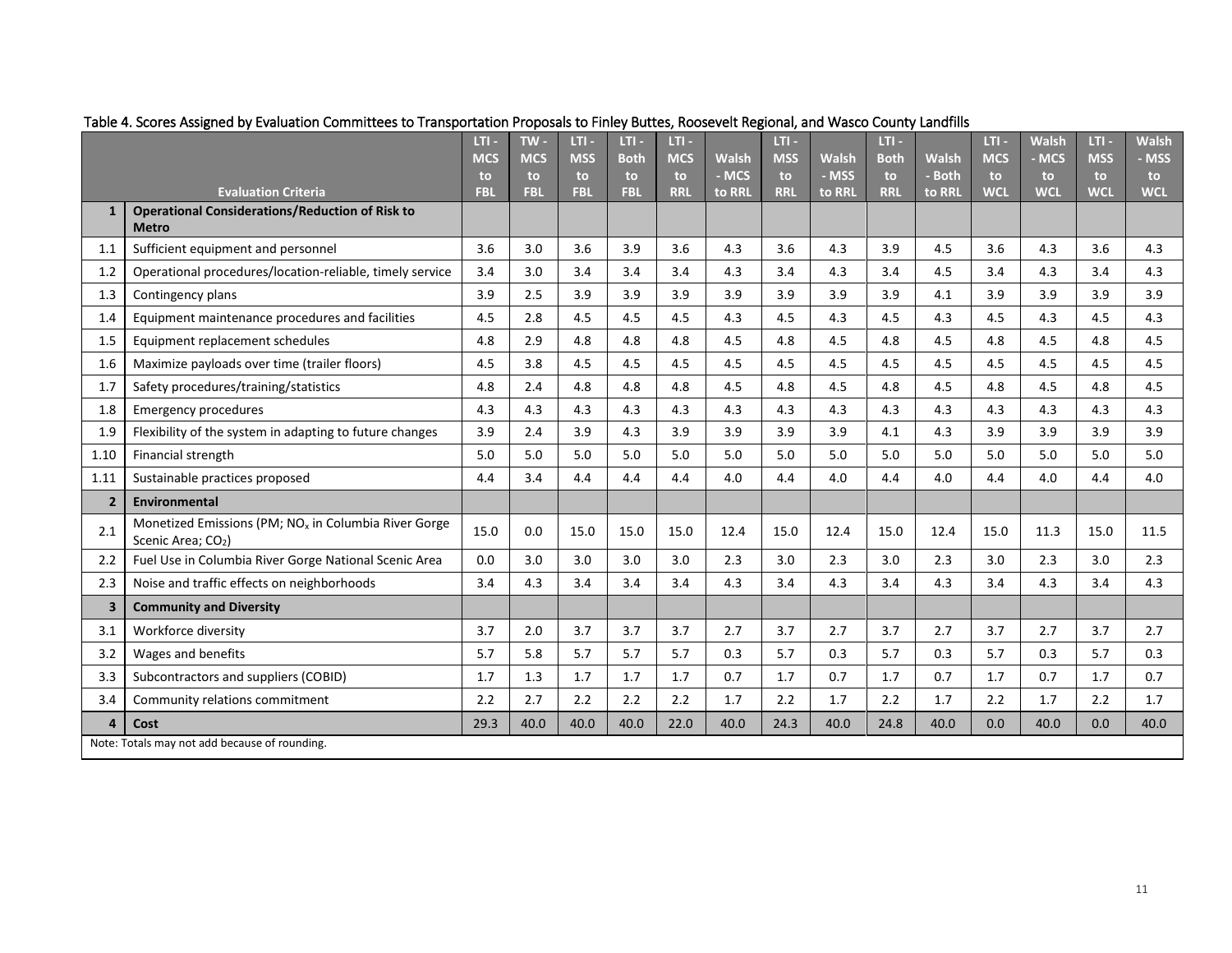## <span id="page-15-0"></span>3.4.2 Disposal Proposal Point Allocations and Scores

### Point Allocations to Criteria and Sub-Criteria

The points assigned to criteria specified in each RFP in Table 5 below.

### Proposal Scores

The scores assigned by the evaluation committees to the disposal combinations are shown in Table 6. The scores are grouped by proposals received to accept solid waste from Metro Central Station (MCS), from Metro South Station (MSS), and from both transfer stations.

|                | <b>Evaluation Criteria</b>           | <b>Points</b> |
|----------------|--------------------------------------|---------------|
| $\mathbf{1}$   | Environmental                        | 25            |
| 1.1            | Landfill gas emissions               | 9.0           |
|                |                                      |               |
| 1.2            | Landfill beneficial use              | 7.0           |
| 1.3            | Permit compliance                    | 6.0           |
| 1.4            | Sustainable practices proposed       | 3.0           |
| $\overline{2}$ | <b>Operational Risk</b>              | 15            |
| 2.1            | Transportation interface             | 5.0           |
| 2.2            | Contingency plans                    | 2.0           |
| 2.3            | Safety procedures and performance    | 2.0           |
| 2.4            | <b>Emergency procedures</b>          | 1.0           |
| 2.5            | Financial strength                   | 0.0           |
| 2.6            | Hours and days of operation          | 5.0           |
| 3              | <b>Community and Diversity</b>       | 25            |
| 3.1            | Workforce diversity                  | 7.0           |
| 3.2            | Wages and benefits                   | 7.0           |
| 3.3            | Subcontractors and suppliers (COBID) | 7.0           |
| 3.4            | Community relations commitment       | 4.0           |
| 4              | Cost                                 | 35            |

<span id="page-15-1"></span>Table 5. Points for Criteria and Sub-Criteria, Disposal Proposal Evaluation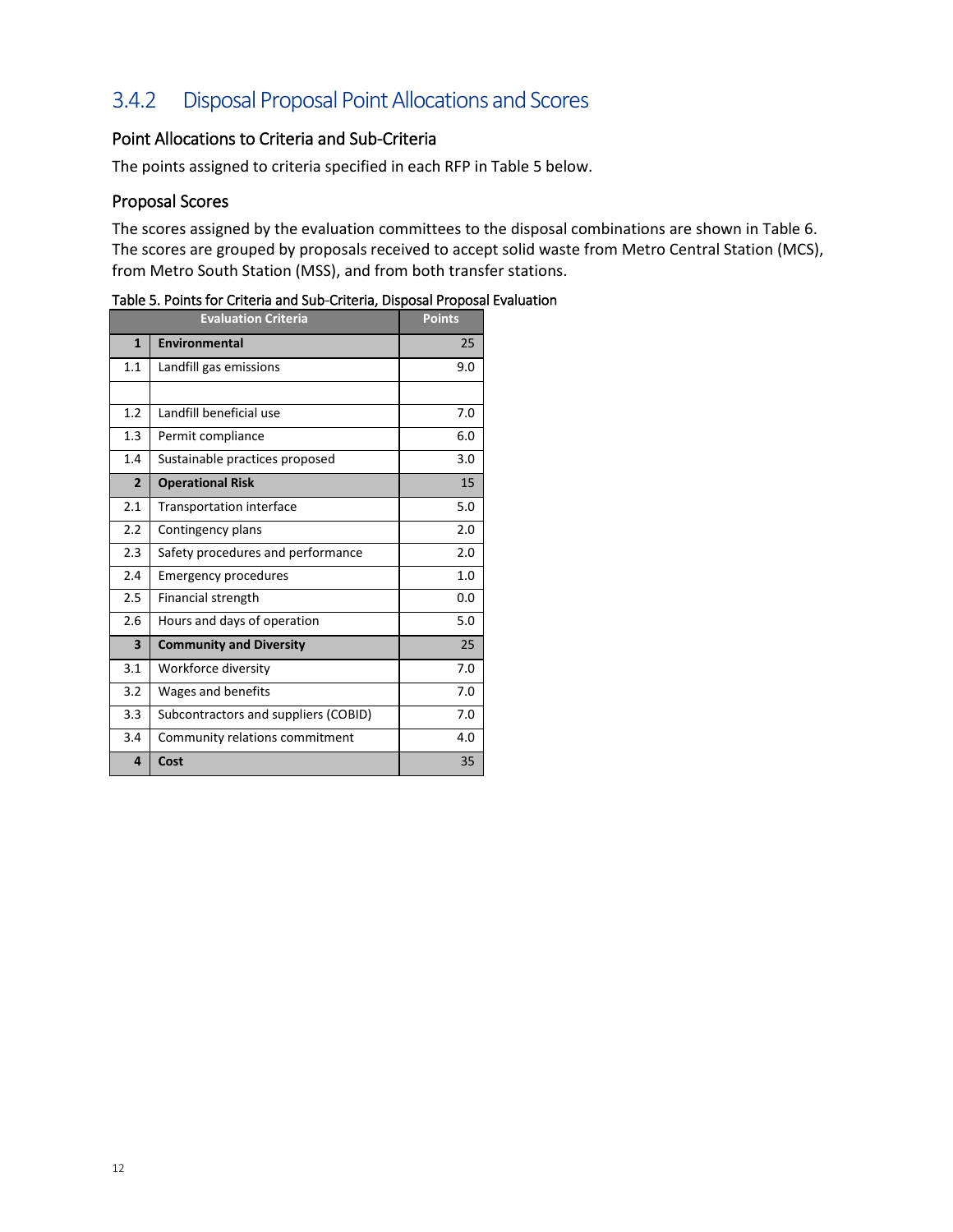<span id="page-16-0"></span>

| ID#                     | <b>Evaluation Criteria</b>                    | <b>CRL-MCS</b> | <b>FBL-MCS</b> | <b>RRL-MCS</b> | <b>WCL-MCS</b> | <b>CRL-MSS</b> | <b>FBL-MSS</b> | <b>RRL-MSS</b> | <b>WCL-MSS</b> | <b>CRL-Both</b> | <b>FBL-Both</b> | <b>RRL-Both</b> |
|-------------------------|-----------------------------------------------|----------------|----------------|----------------|----------------|----------------|----------------|----------------|----------------|-----------------|-----------------|-----------------|
| 1                       | <b>Environmental</b>                          |                |                |                |                |                |                |                |                |                 |                 |                 |
| 1.1                     | Landfill gas emissions                        | 3.5            | 3.5            | 3.5            | 2.3            | 3.5            | 3.5            | 3.5            | 2.3            | 3.5             | 3.5             | 3.5             |
| 1.2                     | Landfill beneficial use                       | 3.5            | 4.1            | 3.8            | 2.5            | 3.5            | 4.1            | 3.8            | 2.5            | 3.5             | 4.1             | 3.8             |
| 1.3                     | Permit compliance                             | 4.3            | 4.5            | 4.5            | 4.5            | 4.3            | 4.5            | 4.5            | 4.5            | 4.3             | 4.5             | 4.5             |
| 1.4                     | Sustainable practices proposed                | 3.9            | 3.8            | 3.1            | 3.0            | 3.9            | 3.8            | 3.1            | 3.0            | 3.9             | 3.8             | 3.1             |
| $\overline{2}$          | <b>Operational Risk</b>                       |                |                |                |                |                |                |                |                |                 |                 |                 |
| 2.1                     | Transportation interface                      | 4.5            | 4.5            | 4.3            | 4.3            | 4.5            | 4.5            | 4.3            | 4.3            | 4.5             | 4.5             | 4.3             |
| 2.2                     | Contingency plans                             | 3.5            | 3.8            | 3.8            | 3.0            | 3.5            | 3.8            | 3.8            | 2.6            | 3.5             | 3.8             | 3.8             |
| 2.3                     | Safety procedures and performance             | 3.6            | 4.1            | 3.9            | 4.0            | 3.6            | 4.1            | 3.9            | 4.0            | 3.6             | 4.1             | 3.9             |
| 2.4                     | <b>Emergency procedures</b>                   | 3.8            | 3.6            | 3.1            | 3.6            | 3.8            | 3.6            | 3.1            | 3.6            | 3.8             | 3.6             | 3.1             |
| 2.5                     | Financial strength                            | 5.0            | 5.0            | 5.0            | 5.0            | 5.0            | 5.0            | 5.0            | 5.0            | 5.0             | 5.0             | 5.0             |
| 2.6                     | Hours and days of operation                   | 3.5            | 2.8            | 3.5            | 2.8            | 3.5            | 2.8            | 3.5            | 2.8            | 3.5             | 2.8             | 3.5             |
| $\overline{\mathbf{3}}$ | <b>Community and Diversity</b>                |                |                |                |                |                |                |                |                |                 |                 |                 |
| 3.1                     | Workforce diversity                           | 5.0            | 3.3            | 5.8            | 3.0            | 5.0            | 3.3            | 5.8            | 3.0            | 5.0             | 3.3             | 5.8             |
| 3.2                     | Wages and benefits                            | 5.3            | 5.0            | 6.0            | 5.3            | 5.3            | 5.0            | 6.0            | 5.3            | 5.3             | 5.0             | 6.0             |
| 3.3                     | Subcontractors and suppliers (COBID)          | 4.7            | 0.7            | 4.3            | 0.7            | 4.7            | 0.7            | 4.3            | 0.7            | 4.7             | 0.7             | 4.3             |
| 3.4                     | Community relations commitment                | 3.7            | 2.3            | 4.0            | 2.7            | 3.7            | 2.3            | 4.0            | 2.7            | 3.7             | 2.3             | 4.0             |
| $\overline{4}$          | Cost                                          | 29.5           | 11.5           | 28.2           | 35.0           | 29.5           | 12.7           | 28.2           | 35.0           | 35.0            | 19.7            | 32.9            |
|                         | Note: Totals may not add because of rounding. |                |                |                |                |                |                |                |                |                 |                 |                 |

### Table 6. Scores Assigned by Evaluation Committees to Disposal Proposals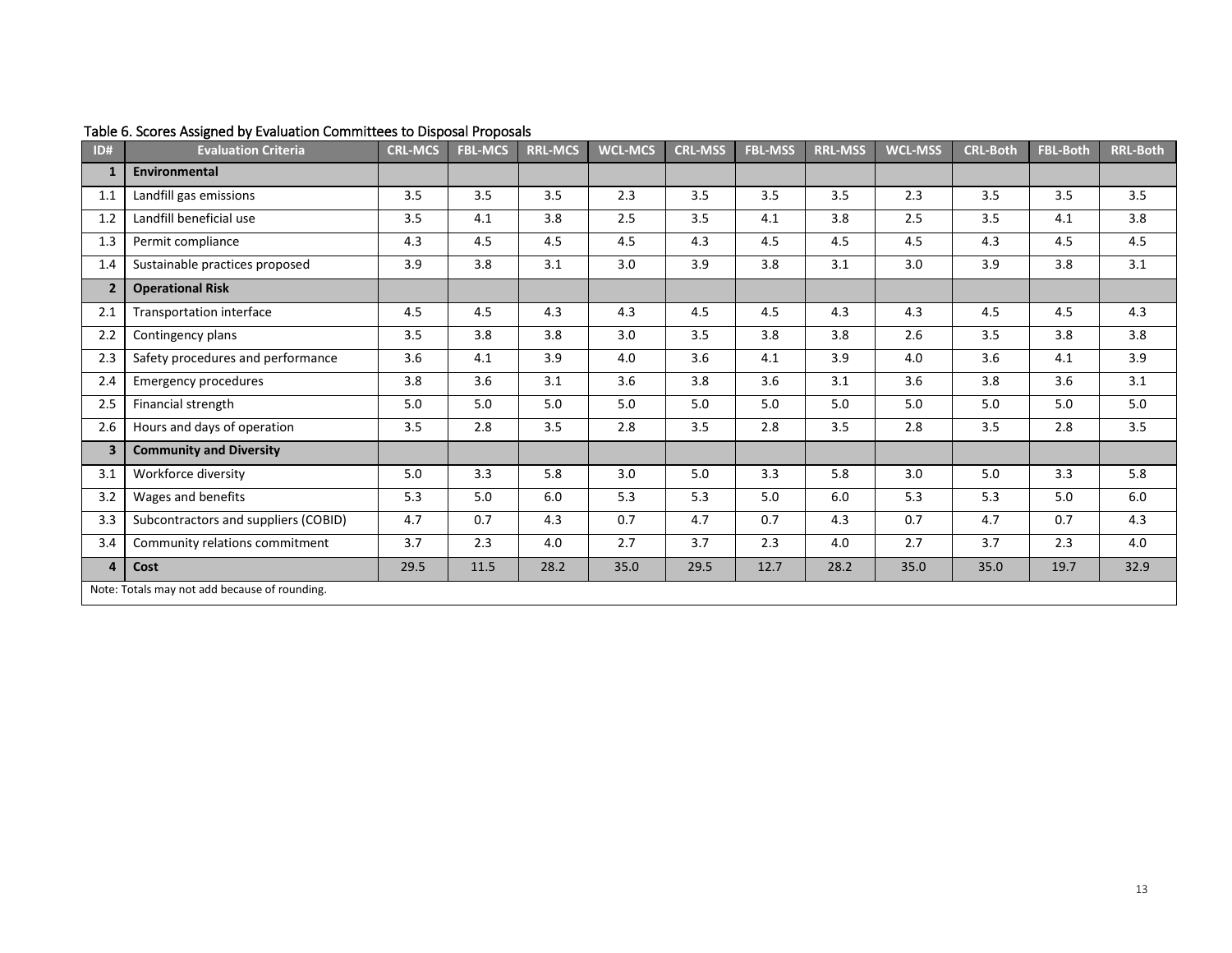## <span id="page-17-0"></span>3.4.3 Transportation Proposal Scoring Summary

The total scores for Transportation proposals for transfer station and landfill combinations are shown in the tables below; Table 7 (for transport to Columbia Ridge Landfill) and Table 8 (for transport to Finley Buttes, Roosevelt Regional, and Wasco County Landfills). As shown, Walsh is the highest scoring transportation proposer for all combinations to Columbia Ridge, Roosevelt Regional, and Wasco County Landfills. LTI is the highest scoring proposer for all combinations to the Finley Buttes Landfill.

Note: Total Scores are comparable only from a single transfer station to a single landfill. For example, the Walsh score of 74.6 from Metro Central Station to Columbia Ridge Landfill can be compared only to the three other proposals from Metro Central Station to Columbia Ridge Landfill and cannot be compared to the proposals from Metro South Station to Columbia Ridge Landfill.

### <span id="page-17-1"></span>3.4.4 Disposal Proposal Scoring Summary

The total scores for Transportation proposals for transfer station and landfill combinations are shown in Table 9. As shown, Roosevelt Regional Landfill is the highest scoring disposal proposal for waste from Metro Central Station and Metro South Station only: Columbia Ridge Landfill is the highest scoring disposal proposal for waste from both transfer stations.

Note: Total Scores are comparable only from a single transfer station to a single landfill. For example, the Walsh score of 74.6 from Metro Central Station to Columbia Ridge Landfill can be compared only to the three other proposals from Metro Central Station to Columbia Ridge Landfill and cannot be compared to the proposals from Metro South Station to Columbia Ridge Landfill.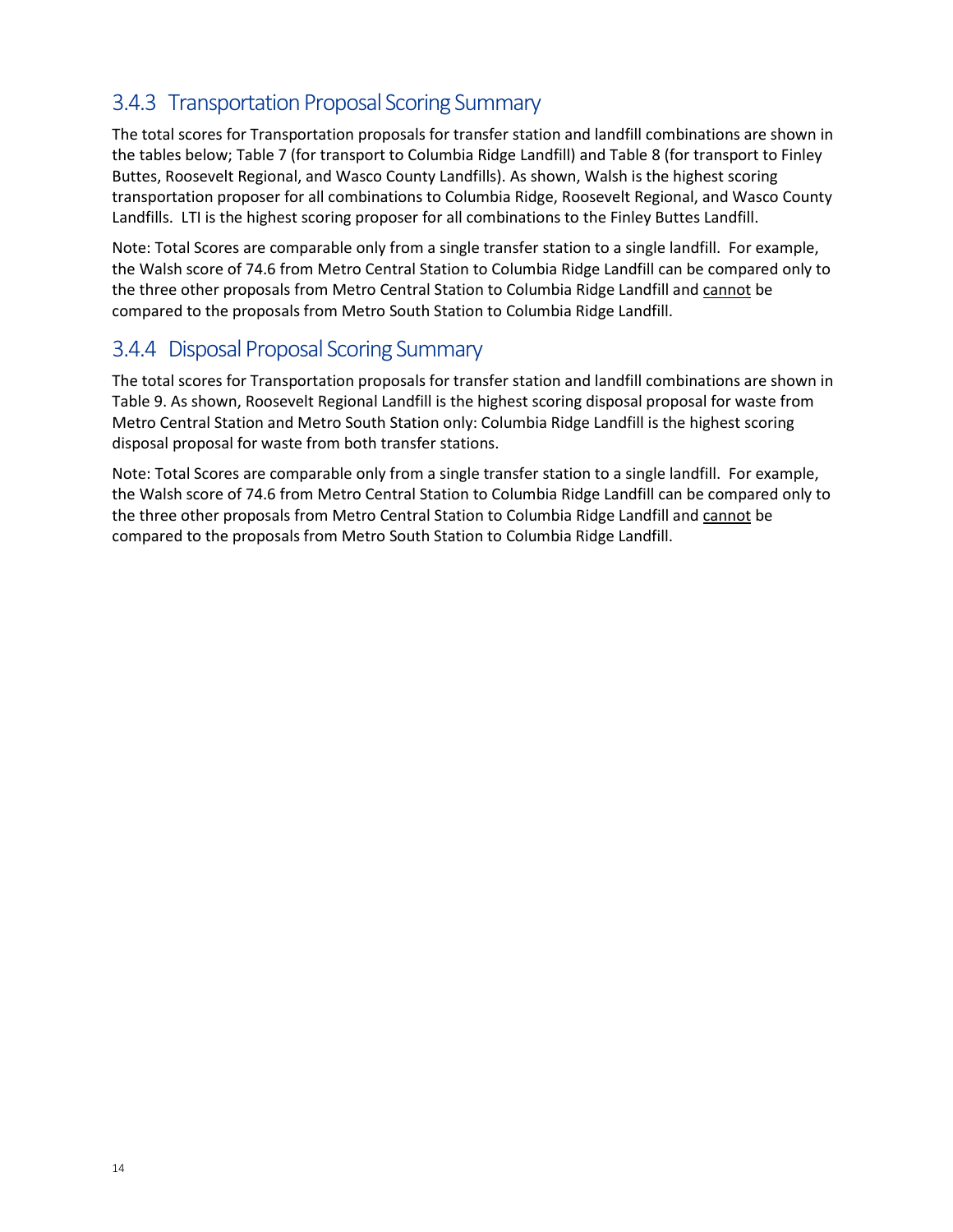#### Table 7. Total Scores for Transportation Proposals to Columbia Ridge Landfill

|                        |                                                                                                                                                                                                                                                                                                                                                                                                               | LTI -         | $TW -$        | <b>Walsh</b> | $WM -$        | LTI -         | <b>Walsh</b> | $WM -$        | $LTI -$     | <b>Walsh</b> | $WM -$      |
|------------------------|---------------------------------------------------------------------------------------------------------------------------------------------------------------------------------------------------------------------------------------------------------------------------------------------------------------------------------------------------------------------------------------------------------------|---------------|---------------|--------------|---------------|---------------|--------------|---------------|-------------|--------------|-------------|
|                        |                                                                                                                                                                                                                                                                                                                                                                                                               | <b>MCS</b> to | <b>MCS</b> to | <b>MCS</b>   | <b>MCS</b> to | <b>MSS to</b> | - MSS        | <b>MSS to</b> | <b>Both</b> | - Both       | <b>Both</b> |
|                        | <b>Evaluation Criteria</b>                                                                                                                                                                                                                                                                                                                                                                                    | <b>CRL</b>    | <b>CRL</b>    | to CRL       | <b>CRL</b>    | <b>CRL</b>    | to CRL       | <b>CRL</b>    | to CRL      | to CRL       | to CRL      |
| <b>Total Score</b>     |                                                                                                                                                                                                                                                                                                                                                                                                               | 56.3          | 41.5          | 74.6         | 67.2          | 58.7          | 74.7         | 64.3          | 60.1        | 75.4         | 69.0        |
|                        | Operational Considerations/Reduction of Risk to Metro                                                                                                                                                                                                                                                                                                                                                         | 15.3          | 10.1          | 16.2         | 15.1          | 15.3          | 16.2         | 15.1          | 15.7        | 16.9         | 15.3        |
| $\overline{2}$         | Environmental                                                                                                                                                                                                                                                                                                                                                                                                 | 16.2          | 4.6           | 13.1         | 10.3          | 16.2          | 13.2         | 8.9           | 16.2        | 13.1         | 9.6         |
| $\left  \cdot \right $ | <b>Community and Diversity</b>                                                                                                                                                                                                                                                                                                                                                                                | 13.2          | 11.8          | 5.3          | 12.3          | 13.2          | 5.3          | 12.3          | 13.2        | 5.3          | 12.3        |
| $\overline{4}$         | Cost                                                                                                                                                                                                                                                                                                                                                                                                          | 11.7          | 15.0          | 40.0         | 29.4          | 14.1          | 40.0         | 27.9          | 15.0        | 40.0         | 31.7        |
|                        | Note: Total Scores are comparable only from a single transfer station to a single landfill. For example, the Walsh score of 74.6 from Metro Central to Columbia Ridge Landfill can be compared only to the<br>three other proposals from Metro Central to Columbia Ridge Landfill and cannot be compared to the proposals from Metro South Station to Columbia Ridge. Totals may not add because of rounding. |               |               |              |               |               |              |               |             |              |             |

#### Table 8. Scores Assigned by Evaluation Committees to Transportation Proposals to Finley Buttes, Roosevelt Regional, and Wasco County Landfills

<span id="page-18-0"></span>

|                    |                                                                                                                                                                                                                                                                                                                                                                                                           | LTI -      | $TW -$     | LTI -      |             | LTI -      |        | LTI -      |              | LTI - I     |              | LTI -      |               | LTI -      |              |
|--------------------|-----------------------------------------------------------------------------------------------------------------------------------------------------------------------------------------------------------------------------------------------------------------------------------------------------------------------------------------------------------------------------------------------------------|------------|------------|------------|-------------|------------|--------|------------|--------------|-------------|--------------|------------|---------------|------------|--------------|
|                    |                                                                                                                                                                                                                                                                                                                                                                                                           | <b>MCS</b> | <b>MCS</b> | <b>MSS</b> | LTI -       | <b>MCS</b> | Walsh  | <b>MSS</b> | <b>Walsh</b> | <b>Both</b> | <b>Walsh</b> | <b>MCS</b> | Walsh -       | <b>MSS</b> | <b>Walsh</b> |
|                    |                                                                                                                                                                                                                                                                                                                                                                                                           | to         | to         | to         | <b>Both</b> | to         | - MCS  | to         | - MSS        | to          | <b>Both</b>  | to         | <b>MCS</b> to | to         | - MSS        |
|                    | <b>Evaluation Criteria</b>                                                                                                                                                                                                                                                                                                                                                                                | <b>FB</b>  | <b>FB</b>  | FB.        | to FB       | <b>RRL</b> | to RRL | <b>RRL</b> | to RRL       | <b>RRL</b>  | to RRL       | <b>WCL</b> | <b>WCL</b>    | <b>WCL</b> | to WCL       |
| <b>Total Score</b> |                                                                                                                                                                                                                                                                                                                                                                                                           | 73.9       | 66.5       | 87.6       | 88.1        | 69.6       | 77.8   | 71.9       | 77.8         | 72.8        | 78.6         | 47.6       | 76.7          | 47.6       | 76.9         |
|                    | Operational Considerations/Reduction of Risk to Metro                                                                                                                                                                                                                                                                                                                                                     | 15.3       | 10.1       | 15.3       | 15.7        | 15.3       | 16.2   | 15.3       | 16.2         | 15.6        | 16.9         | 15.3       | 16.2          | 15.3       | 16.2         |
|                    | Environmental                                                                                                                                                                                                                                                                                                                                                                                             | 16.2       | 4.6        | 19.2       | 19.2        | 19.2       | 16.3   | 19.2       | 16.3         | 19.2        | 16.3         | 19.2       | 15.2          | 19.2       | 15.4         |
|                    | <b>Community and Diversity</b>                                                                                                                                                                                                                                                                                                                                                                            | 13.2       | 11.8       | 13.2       | 13.2        | 13.2       | 5.3    | 13.2       | 5.3          | 13.2        | 5.3          | 13.2       | 5.3           | 13.2       | 5.3          |
|                    | 4 Cost                                                                                                                                                                                                                                                                                                                                                                                                    |            | 40.0       | 40.0       | 40.0        | 22.0       | 40.0   | 24.3       | 40.0         | 24.8        | 40.0         | 0.0        | 40.0          | 0.0        | 40.0         |
|                    | Note: Total Scores are comparable only from a single transfer station to a single landfill. For example, the LTI score of 73.9 from Metro Central Station to Finley Buttes can be compared only to the Tidewater<br>(TW) proposals from Metro Central Station to Finley Buttes and cannot be compared to the proposals from Metro South Station to Finley Buttes. Totals may not add because of rounding. |            |            |            |             |            |        |            |              |             |              |            |               |            |              |

#### <span id="page-18-1"></span>Table 9. Total Scores for Disposal Proposals

<span id="page-18-2"></span>

|                            |                                               | CRL-       |                | <b>RRL-</b> | WCL-       |                |                |                | WCL-       | <b>CRL-</b> | FBL-        | <b>RRL-</b> |  |
|----------------------------|-----------------------------------------------|------------|----------------|-------------|------------|----------------|----------------|----------------|------------|-------------|-------------|-------------|--|
| <b>Evaluation Criteria</b> |                                               | <b>MCS</b> | <b>FBL-MCS</b> | <b>MCS</b>  | <b>MCS</b> | <b>CRL-MSS</b> | <b>FBL-MSS</b> | <b>RRL-MSS</b> | <b>MSS</b> | <b>Both</b> | <b>Both</b> | <b>Both</b> |  |
|                            | <b>Total Scores</b>                           | 76.0       | 51.4           | 76.2        | 68.3       | 76.0           | 52.6           | 76.2           | 68.1       | 81.4        | 59.6        | 80.9        |  |
|                            | Environmental                                 | 17.0       | 18.4           | 17.3        | 12.2       | 17.0           | 18.4           | 17.3           | 12.2       | 17.0        | 18.4        | 17.3        |  |
|                            | <b>Operational Risk</b>                       | 10.8       | 10.2           | 10.5        | 9.4        | 10.8           | 10.2           | 10.5           | 9.2        | 10.8        | 10.2        | 10.5        |  |
|                            | Community and Diversity                       | 18.7       | 11.3           | 20.2        | 11.7       | 18.7           | 11.3           | 20.2           | 11.7       | 18.7        | 11.3        | 20.2        |  |
|                            | Cost                                          | 29.5       | 11.5           | 28.2        | 35.0       | 29.5           | 12.7           | 28.2           | 35.0       | 35.0        | 19.7        | 32.9        |  |
|                            | Note: Totals may not add because of rounding. |            |                |             |            |                |                |                |            |             |             |             |  |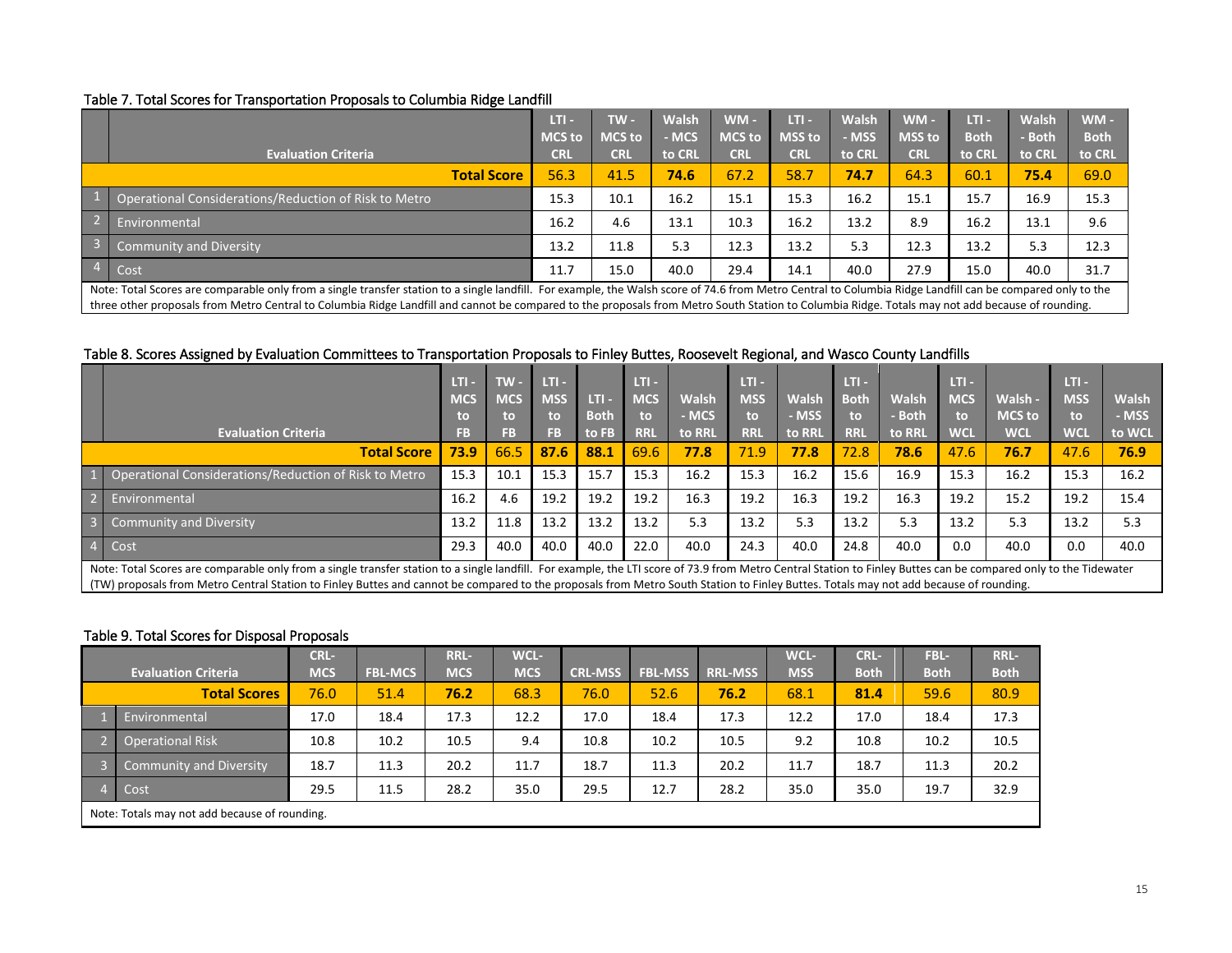# <span id="page-19-0"></span>3.5 Disposal Proposer Interviews

As provided for on page 5 of Metro's RFP, Metro decided to request interviews with the proposers prior to final selection of firm(s) to allow them to clarify or expand on their proposal. The interviews were worth 25 points. Metro elected to interview all qualified disposal proposers, and those interviews took place on May 18, 2018. Metro requested participation by at most three representatives from each landfill.

The presentations were evaluated by eight scoring panelists with three Metro support staff. The panel was made up of three Metro staff, three government solid waste experts outside Metro, and two representatives from community organizations with expertise in diversity, equity and inclusion.

### <span id="page-19-1"></span>3.5.1 Interview Process

The purpose of the interviews was to give Metro a better understanding of who it might want to partner with and to probe a little deeper on questions already answered in proposals. Metro recognized that the stated page limit may have resulted in there being additional information proposers would have liked to share about how they operate and contribute to the environment and the community. The interviews allowed for some greater exploration into aspects of the proposals that Metro was particularly interested in or about which Metro wanted clarification.

As noted in Section 2, proposals were scored out of a 100-point maximum, and the interviews could add up to 25 more points to the points scored by a proposer. Metro used the total of 125 points as the basis for choosing the highest-ranked proposer.

Proposers were sent the questions in advance to give them an opportunity to prepare. The interview questions were as follows:

- 1. (Environment) What sets your landfill's environmental benefits apart from others? What programs are in place to ensure peak performance and reduce downtime? How does your landfill gas to energy project maximize gas utilization at the landfill and achieve optimal benefits to the end user and the environment? What other environmental innovations are you planning at your landfill?
- 2. (Operations) Walk us through each step of the process of disposing of Metro's waste, from receiving waste at the gate to a driver leaving with an empty container. Who is responsible for which steps? Illustrate expected times involved with all aspects needed to get the truck back on the road with an empty trailer including turn times, tippers, and priority given to Metro waste. (bring an aerial image or map of your landfill - large size)
- 3. (Operations) Describe details of the arrangements you have made to accommodate Metro's waste in the event of the closure or inability to reach your primary landfill. Address pricing, tipper operation and priority, turn times. Details should include how long it would take to implement your plan, and a description of impact to the transfer station operator and transporter.
- 4. (Cost) Describe an accounting of all the fee components in the prices that you proposed. Explain who you believe is responsible for paying each component.
- 5. (Community and Diversity) Discuss your county host fees. What projects have been funded with such fees over the last few years, and how does the county decide how to prioritize and spend host fee revenue?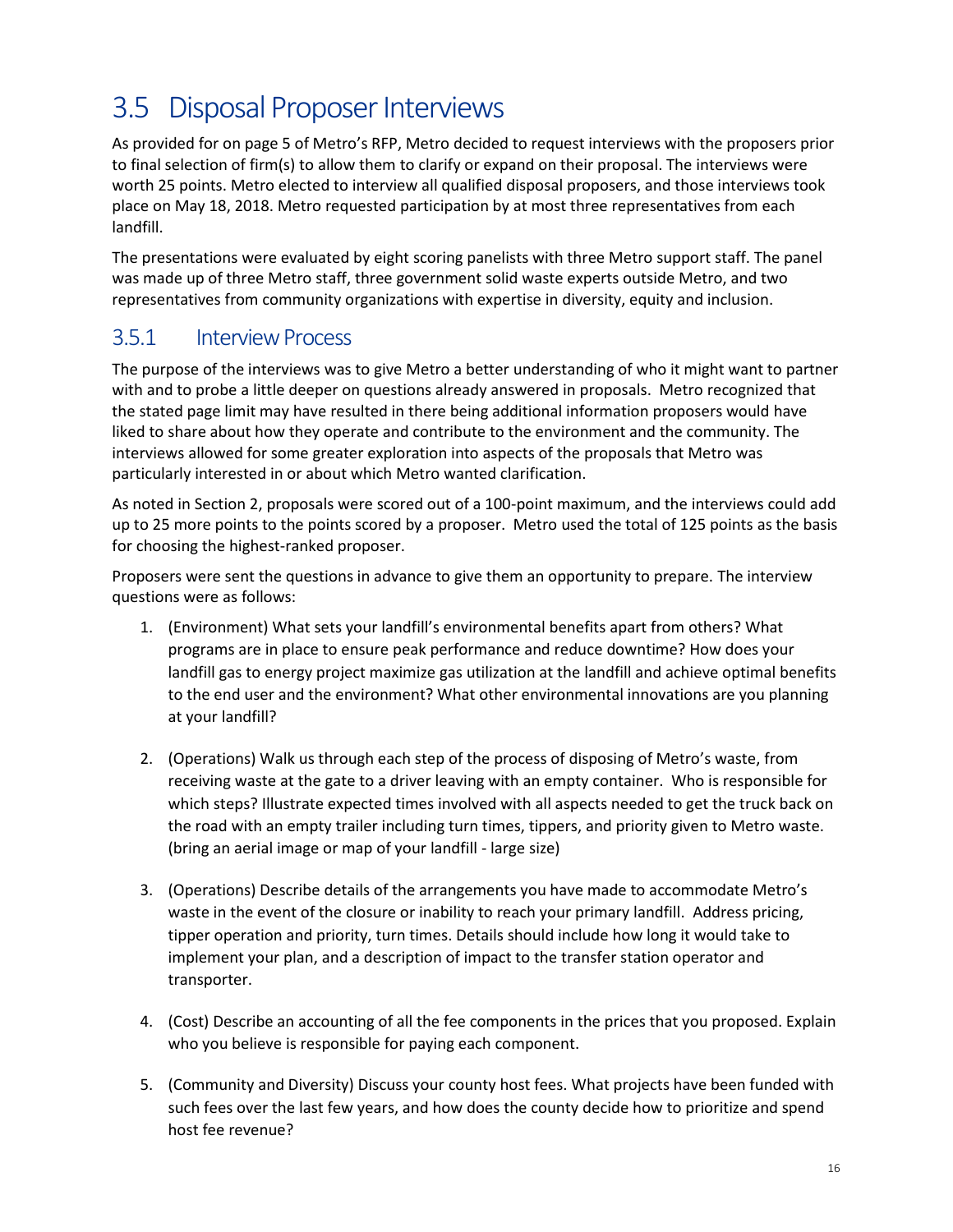- 6. (Community and Diversity) Metro defines diversity as the variance or difference amongst people, such as race, ethnicity, gender, age, religion, nationality, language preference, socioeconomic status, disability, sexual orientation, gender identity and others. Please explain what sets your landfill apart from others in community and diversity.
- 7. (Operations) You provided current jurisdictions you receive waste from for references based on experience and qualifications. How would future customers within Metro's jurisdiction be accommodated if they wished to leverage Metro's contractual arrangement with your landfill?

Each proposer was given about an hour for the formal Q&A, with the interview panel asking one or two follow up questions per interview question, depending on time. This means about 10 minutes per question. Metro staff read each question out loud and after the proposer's response, panel members asked follow-up questions. After the last question is answered, proposers were invited to conclude on any final items they wanted to report about their operation.

### <span id="page-20-0"></span>3.5.2 Interview Results

The results of the interview scoring are shown in Tables 10 and 11, below. As shown, Columbia Ridge Landfill scored the highest among the proposers for all combinations (from Metro Central and Metro South individually and from both transfer stations).

# <span id="page-20-1"></span>3.6 Final Evaluation Results and Next Steps

The results of the proposal and interview scoring are shown in Table 12. As shown, Columbia Ridge Landfill scored the highest among the landfill proposers for all combinations (from Metro Central and Metro South individually and from both transfer stations). As noted in Section 3.4.3 and Tables 7 and 8, Walsh was the high scoring proposer for all Transportation combinations.

Metro commenced negotiations with Walsh for Transportation and Waste Management for Disposal, and successfully negotiated contracts with each firm to take effect January 1, 2020. The contracts have been signed pending the 7-day waiting period after the Notice of Intent to Award issued on November 13, 2018.